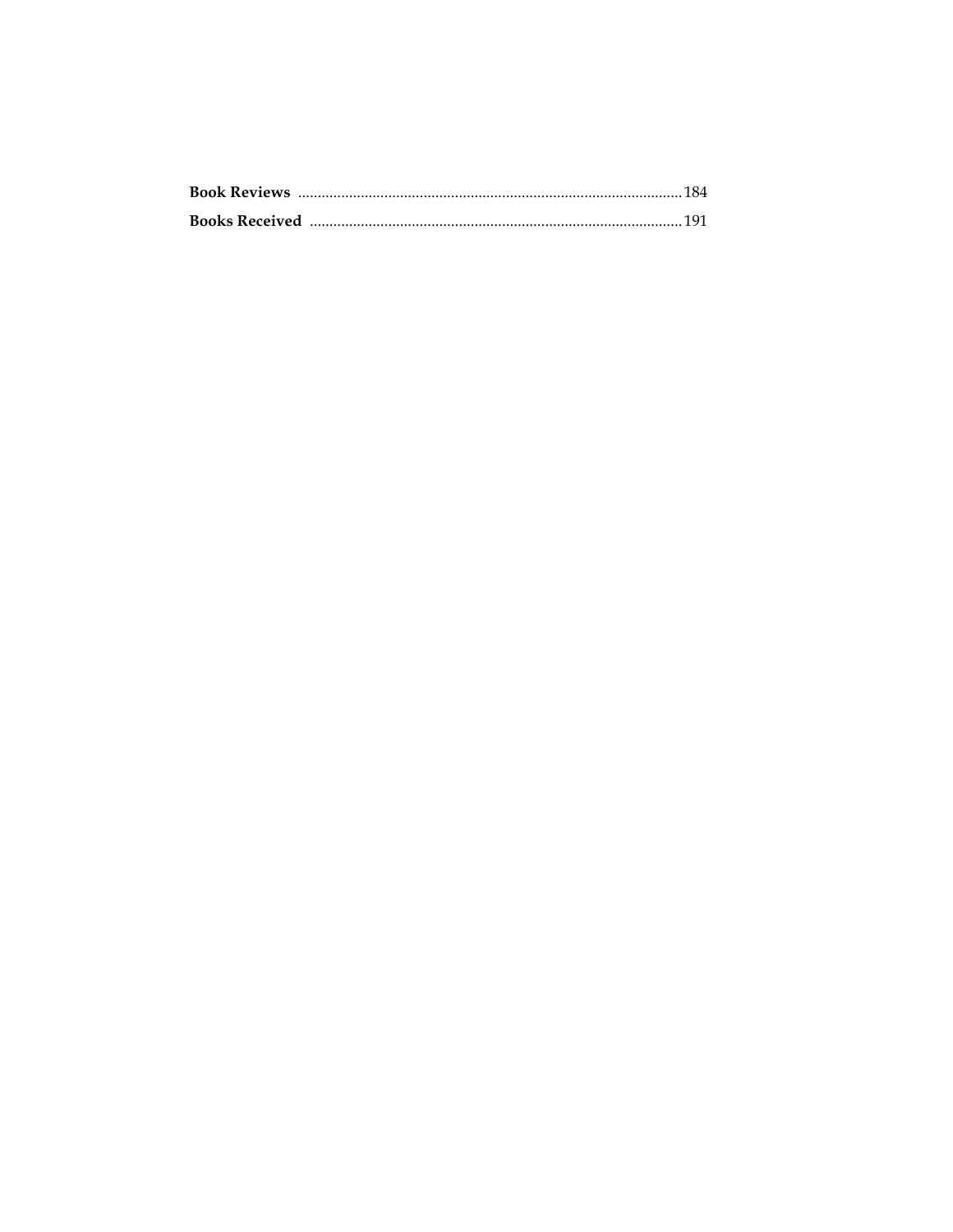l

## **The Eucharistic Prayer and Justification**

### **Roland F. Ziegler**

The formulation of this topic is a very Lutheran one. The Eucharistic Prayer is an ecumenical phenomenon, but to ask about its relationship to justification is something distinctly Lutheran. For an Eastern Orthodox or Roman Catholic theologian, this likely would not be a topic that readily comes to mind. But for Lutherans, justification is the center of the Christian faith. And therefore it is natural to ask about the relationship between the Eucharistic Prayer and justification.

Since this is a distinctly Lutheran approach, the suspicion could arise that this is a parochial question, that once more, Lutherans sit in their corner hedging traditional petty concerns, instead of embracing "the fullness" of "the great tradition." Therefore, before we commence our study, it is not inappropriate to justify the topic by explaining why justification has this central position in Lutheranism―unlike in Roman Catholicism or in the theology of the reformed theologian Karl Barth.

#### **I. Justification as the Central Article**

When we talk about justification—and here I mean subjective justification―it is helpful to distinguish between the act of justification and the doctrine of justification. The act of justification is God's action: God acquits sinful man and thereby man is righteous, not because of a quality inherent in him, but because of the alien righteousness of Christ. Justification happens through the gospel, because the gospel is "strictly speaking, the promise of the forgiveness of sins and justification on account of Christ"  $(Ap IV, 43)$ <sup>1</sup> as our Confessions say. God acts on us in this salvific way through the gospel, which is a verbal communication that is nevertheless not divorced from an earthly element: not only in the sacraments, in which promise and an element are united, but also in a purely verbal gospel

<sup>1</sup> "*. . . evangelium, quod est proprie promissio remissionis peccatorum et iustificationis propter Christum.*" See *Die Bekenntnisschriften der evangelisch-lutherischen Kirche*, 5th ed. (Göttingen: Vandenhoeck & Ruprecht, 1963), 168,40–42. This edition is subsequently abbreviated as "BSLK." All English citations of the Book of Concord are from Robert Kolb and Timothy J. Wengert, eds., *The Book of Concord: The Confessions of the Evangelical Lutheran Church*, tr. Charles Arand, et al. (Minneapolis: Fortress Press, 2000).

*Roland Ziegler is Assistant Professor of Systematic Theology at Concordia Theological Seminary, Fort Wayne, Indiana.*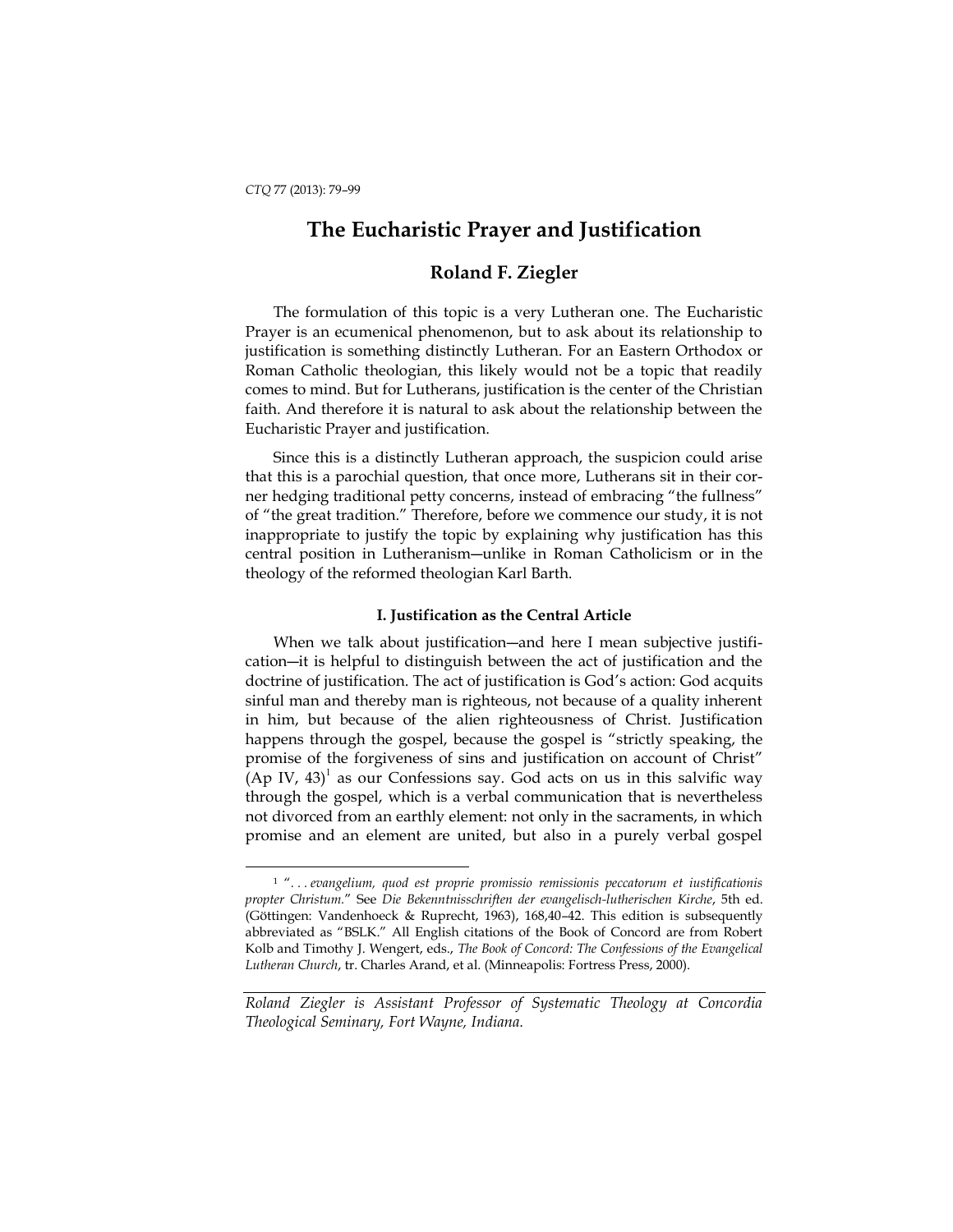communication, in which language, a created, earthly means, is necessary. The forms of the gospel are manifold, as Luther explains in a familiar passage in the Smalcald Articles:

We now want to return to the gospel, which gives guidance and help against sin in more than one way, because God is extravagantly rich in his grace: first, through the spoken word, in which the forgiveness of sins is preached to the whole world (which is the proper function of the gospel); second, through baptism; third, through the holy Sacrament of the Altar; fourth, through the power of the keys and also through the mutual conversation and consolation of brothers and sisters. Matthew 18[:20]: "Where two or three are gathered ..." (SA III, 4).

The Lord's Supper is thus a gospel communication. In it, God justifies, forgives sins, without man's work or doing, by grace alone, which is received through faith alone. Therefore, the way in which the Lord's Supper is celebrated can either be consonant with its character as a gospel communication, or it can be antagonistic to it, in the worst case scenario, destroying the Lord's Supper as a gospel communication.

When we investigate whether or not the way we celebrate the Lord's Supper is consonant with its being a gospel communication, the doctrine of justification is necessary. The doctrine of justification is the reflection on this act of justification. Such a reflection is not some ivory tower enterprise. In Paul's letters we find a deep reflection on justification because the proclamation and practice of his adversaries were destroying the gospel. Thus, Paul is the great teacher of the doctrine of justification. The doctrine of justification is therefore not a mere human reflection. After all, Paul is the divinely inspired apostle. Therefore, the doctrine of justification is also divinely revealed. In it, the content and the implications of the content of the gospel are reflected for the purpose that, in the practice of the church, its proclamation of the gospel and administration of the sacraments are done in such a way that they are acts of justification and not acts of the law (e.g., acts to improve the moral fiber of society, or acts to help a person become a better self, or acts of family entertainment). The doctrine of justification is therefore no luxury, nor is it abstract. The doctrine of justification provokes continued theological reflection through the centuries and is thus the way in which the Holy Spirit works in the church and keeps her preaching and her administration of the sacraments faithful to God's mandate.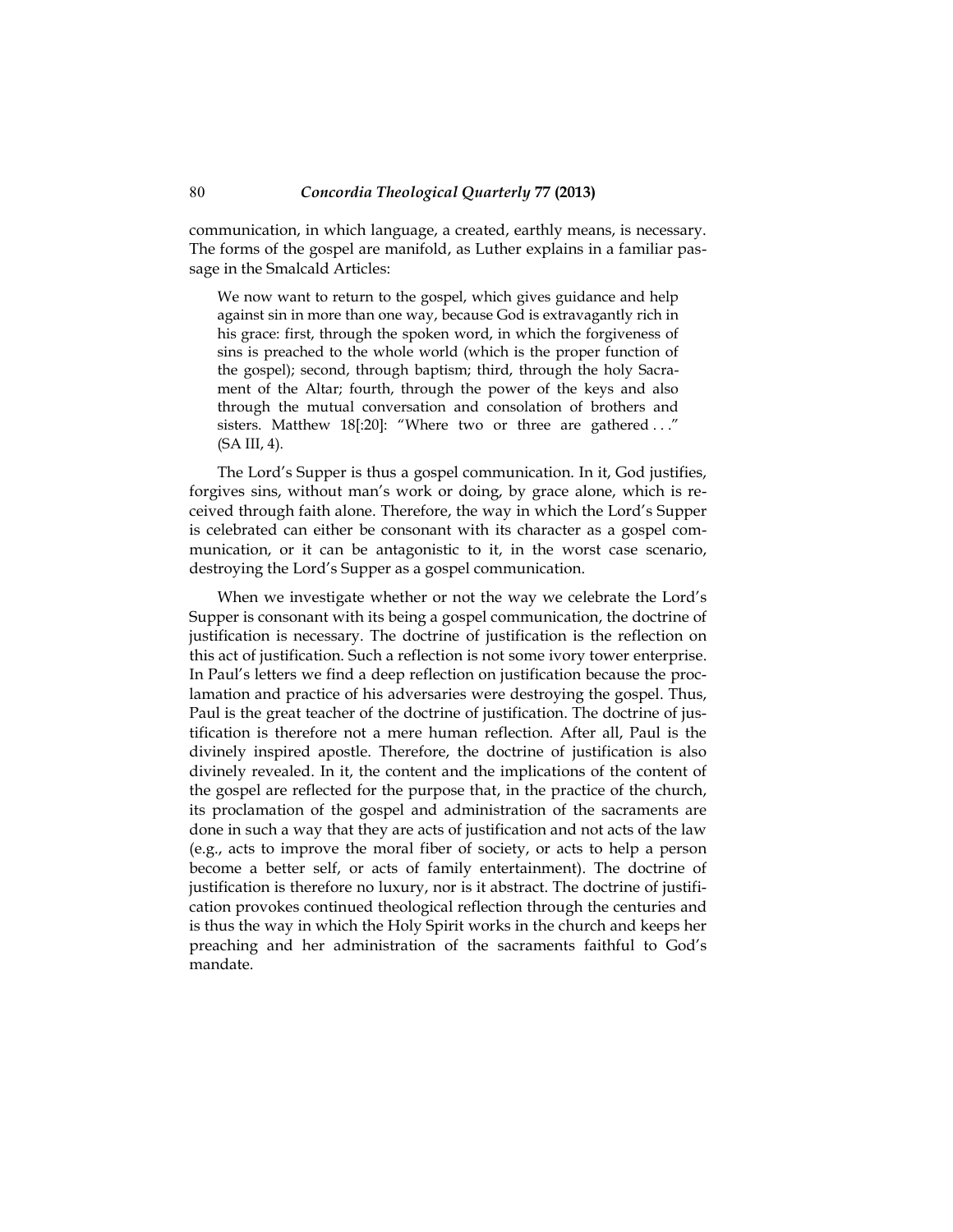#### **II. Some Definitions**

So, what is the Eucharistic Prayer? On a most basic level, it is a prayer of thanksgiving at the celebration of the Lord's Supper. Of course, we are not talking about the collect of thanksgiving after communion. Rather, it is a prayer that contains thanksgiving, remembrance, petition, and sometimes other elements as the central liturgical act of the Lord's Supper.<sup>2</sup> The resurgence of the Eucharistic Prayer in its importance for theology and the introduction of Eucharistic Prayers in churches that did not have them historically are 20th-century phenomena.

What is the theology of the Eucharistic Prayer? Obviously, there are differences between the ways in which Lutherans, Presbyterians, Eastern Orthodox, Methodists, or Roman Catholics explain the meaning of the Eucharistic Prayer and also in the way these different traditions write such prayers. Dennis Smolarski, a Jesuit, whose main occupation is teaching computer science in a Jesuit school, but who also wrote a study of the Eucharistic Prayer, summarizes the results of the liturgical movement in the 20th century up to 1982 in this way:

The Eucharistic Prayer is the central verbal formulation of the Sacrament of the Eucharist. Its purpose is to be the prayer of blessing corresponding to the prayers of blessing used by Jesus at the Last Supper. As that prayer of blessing, its composition can be and is influenced by different theological positions, for example, positions regarding the "moment of consecration," or the mode of the presence of Christ in the elements of bread and wine. Yet, in any case, the Eucharistic Prayer should perform its function as the main contextualizing formulation, or sacramental "form," of the Sacrament of the Eucharist as well as possible.<sup>3</sup>

The Eucharistic Prayer is addressed to the Father and commences with the introductory dialogue and the proclamation, in which the reason for thanks and praise is given (the Preface). Then follows the Sanctus, followed by a prayer that continues the enumeration of the great deeds of God, leading into the institution narrative as part of the retelling of the story of Jesus as an act of God. Smolarski emphasizes that the institution narrative was connected by a relative pronoun with the antecedent prayer. Though he admits that the relative pronoun in Latin can have the force of a

<sup>2</sup> Cf. the list of elements in *Baptism, Eucharist & Ministry, Faith and Order Paper No. 111*, Eucharist, §27 (Geneva: World Council of Churches, 1982; reprint St. Louis: Association of Evangelical Lutheran Churches, n.d.) 25–26.

<sup>3</sup> Dennis Smolarski, *Eucharistia. A Study of the Eucharistic Prayer* (New York: Paulist Press, 1982) 47–48.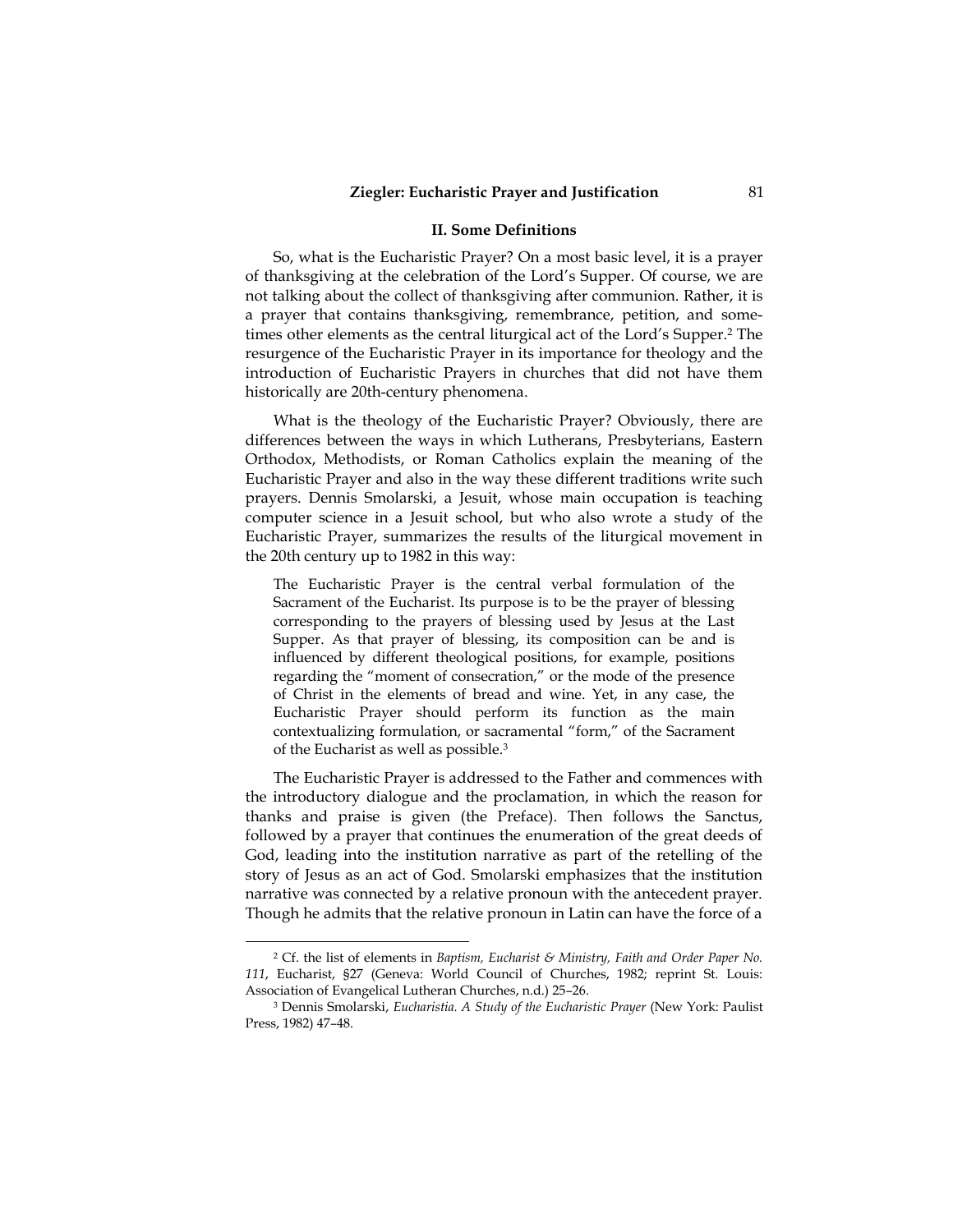demonstrative, he states: "Nevertheless, it is also interesting to note that what has become the primary, all-important section of the Eucharistic Prayer in the piety of many Catholic priests and laity was only (linguistically) a secondary section in prayers written in Latin and Greek." 4 We find here, very typical for many of the proponents of the Eucharistic Prayer, the effort to show that the institution narrative is not *the* central act of the celebration of the Lord's Supper. This means also that the doctrine that it is the Words of Institution that consecrate the bread and wine is rejected. In the light of the definition as the *forma* of the sacrament by the councils of Florence-Ferrara and Trent, the shift in the view of the Words of Institution is quite remarkable:

The Eucharistic Prayer can be considered a prayer of consecration only because it is first a prayer of thankful praise and remembrance. The Institution Narrative plays an important role because it is part of this remembrance and (as mentioned in Chapter 5) it helps [!] to contextualize the action and the elements present. Yet it must itself be seen in the context of the entire Eucharistic Prayer.<sup>5</sup>

Edward J. Kilmartin, another Jesuit, writes even more emphatically in his posthumously published book *The Eucharist in the West*:

Traditional Catholic theology of the second theological millennium with its dominant Christological orientation has promoted the idea that the eucharistic moment of consecration represents a unique case as regards the shape of celebration of a Christian sacrament. In this erroneous idea the words of consecration, while pronounced by the human minister of Christ, are in reality words spoken by the risen Lord in and through his minister. *<sup>6</sup>*

Again,

-

Likewise, when the Eucharistic Prayer is recognized precisely as a performative form of the act of faith of the Church, the traditional emphasis on the Words of Institution as the sacramental formula appears misdirected . . . . However, this theology of the moment of consecration in which the words of Christ are identified as the essential form of the sacrament holds true only within the splinter theology of the Western scholastic tradition.<sup>7</sup>

<sup>4</sup> Smolarski, *Eucharistia*, 60.

<sup>5</sup> Smolarski, *Eucharistia*, 103

<sup>6</sup> *The Eucharist in the West: History and Theology* (Collegeville: The Liturgical Press, 1998) 348.

<sup>7</sup> Kilmartin, *Eucharist in the West,* 350. The Benedictine Burkard Neunheuser defends the thesis that the entire Eucharistic Prayer consecrates. See "Das eucharistische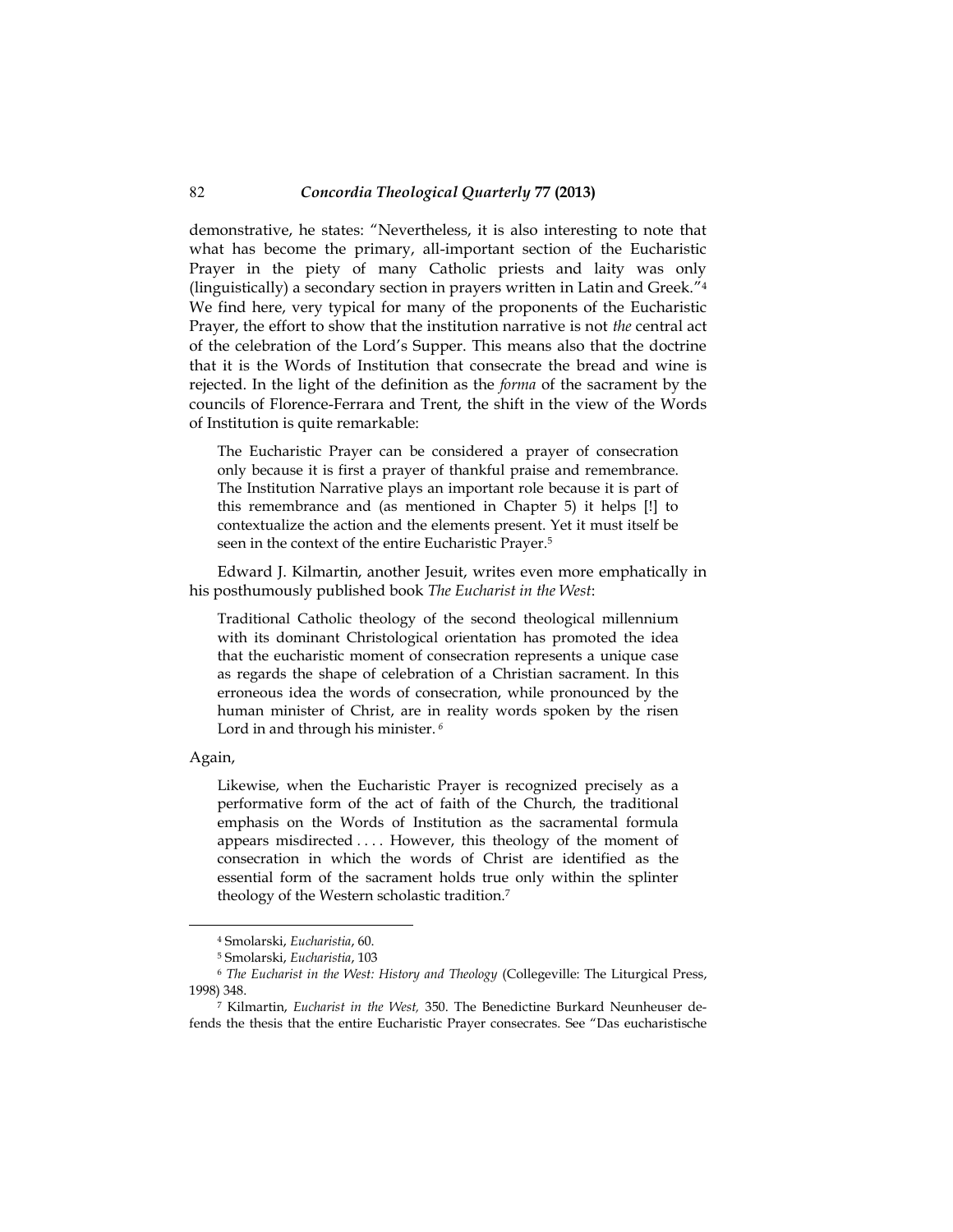Smolarski continues with the "memorial acclamation or proclamation of faith," as it has been added in the Roman rite, following the example of certain eastern liturgies. Then follows the memorial or anamnesis, offertory, and invocation or epiclesis. "Since this section is the explicit statement that the community is fulfilling the command of Christ to perform the Eucharist in his memory, this section is, liturgically, the central section (in relative importance) of the Eucharistic prayer." 8 In the anamnesis, the command "do this in memory of me" is implemented. The memorial or anamnesis is not a mere mental act. "In our 'remembering' we are actually making the event remembered present because of our action of remembering. This is a significant part of the meaning of *zikkaron* or anamnesis." 9 Since the Eucharist is about remembering the sacrifice of Christ, "our remembering is connected to an action of offering, so we word our prayer, 'As we remember, we offer the Body and Blood of Christ,' or, 'As we remember, we unite ourselves to Christ's perfect offering of himself.'" 10 Then, what is offered? "To this question we reply: 'Christ.' " <sup>11</sup> Christ is here not only the person of the God-man, it includes also the mystical body of Christ, the church, so that the offering of Christ's body and blood and the self-offering coincide.

The epiclesis is the "petition for the divine response to the Church's obedience to Christ's command, an obedience which was expressed in the anamnesis-offertory." 12 Thus, it contains a petition for the Spirit, a description of his work as the changing of bread and wine, and the statement of the fruit of the invocation, the unity of all who believe in Christ.13 The Eucharistic Prayer concludes with the intercessions, a "logical consequence" of the prayer for unity in the epiclesis, and the doxology.<sup>14</sup>

Taking this as a kind of typical theology of the Eucharistic Prayer, let us look at some of the issues that might be problematic from a Lutheran perspective. There is first the identification of the content of the "do this in

Hochgebet als Konsekrationsgebet," *Gratias Agamus: Studien zum eucharistischen Hochgebet: Für Balthasar Fischer,* ed. Andreas Heinz and Heinrich Hennings (Freiburg, Basel Wien: Herder, 1992), 315–326. For a Lutheran advocate of the Eucharistic Prayer who rejects the consecratory nature of the Words of Institution, see Edgar S. Brown, Jr., "Accedit verbum. . ., The Word or words?" *Ecclesia, Leiturgia, Ministerium: Studia in Honorem Toivo Harjunpää* (Helsinki: Loimaan Kirjapaino, 1977) 19–27.

<sup>8</sup> Smolarski, *Eucharistia*, 65.

<sup>9</sup> Smolarski, *Eucharistia*, 68.

<sup>10</sup> Smolarski, *Eucharistia*, 65.

<sup>11</sup> Smolarski, *Eucharistia*, 72–73.

<sup>12</sup> Smolarski, *Eucharistia*, 80.

<sup>13</sup> Smolarski, *Eucharistia*, 80.

<sup>14</sup> Smolarski, *Eucharistia*, 84–90.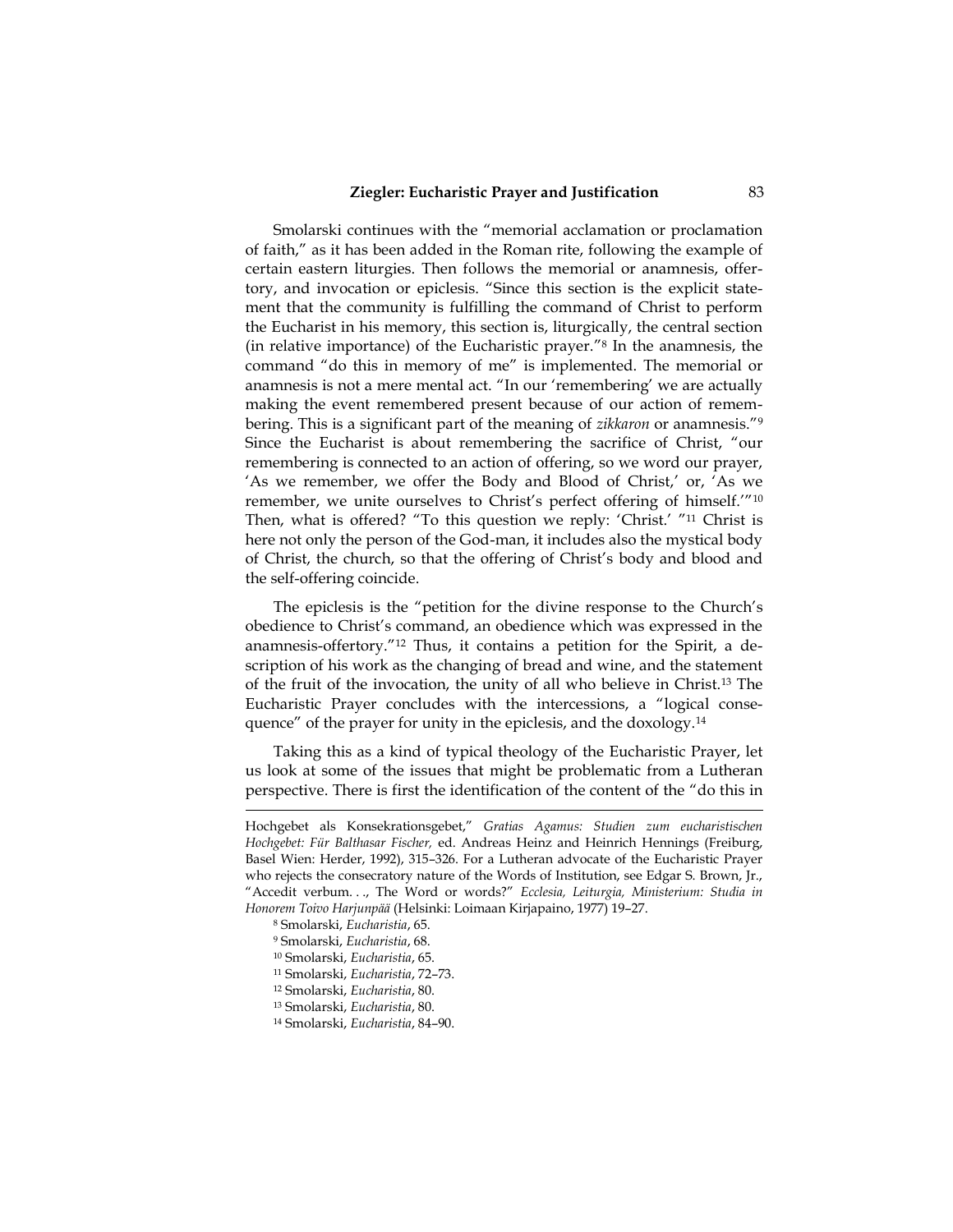remembrance of me." Does this mean that one should say a prayer of thanksgiving and remembrance, in which the sacrifice of Christ is made present? Is it our commemoration that makes the sacrifice of Christ present? And does the offering naturally flow out of the remembrance? If yes, what exactly is offered? Not surprisingly, in the ecumenical discussion between Lutherans and Roman Catholics, this question, if it is in any way appropriate to speak of the offering of Christ's body and blood, was one of the points where a consensus could not be reached.<sup>15</sup>

The position and function of the institution narrative in the Lord's Supper is another point. Is it just a secondary thought in the prayer, which praises the whole account of God's salvific action? And what makes the sacrament the sacrament, the entire Eucharistic Prayer or the Words of our Lord? Finally, should we have an invocation of the Holy Spirit in the celebration of the Lord's Supper? If yes, what is the function of such a prayer? Since the goal of this paper is not to give an exhaustive discussion of the Eucharistic Prayer, but to relate it to justification, not all of these questions can be addressed. Our task is to answer this question: is the Eucharistic Prayer compatible with an understanding of the Lord's Supper as an act of justification? Does the prayer reflect the theology of justification: the monergism of God in providing and communicating salvation; the sufficiency of Christ's work; that God acts with us graciously in the promise alone; that faith alone receives the gospel?

<sup>15</sup> More surprisingly, though, might be the fact that among Roman Catholic theologians there are also objections to this language, even though it is enshrined in Eucharistic Prayer I of the Missal and in the decrees of Trent. Eucharistic Prayer I says in the Anamnesis, after the Words of Institution and acclamation, "we, your people . . . offer to you, God of glory and majesty, this holy and perfect sacrifice: the bread of life and the cup of eternal salvation . . . ." See *The New St. Joseph Weekday Missal*, vol. 1: Advent to Pentecost (New York: Catholic Book Publishing Company, 1975), 631. See also the formulation in the fourth Eucharistic Prayer, ". . . and, looking forward to his coming in glory, we offer you his body and blood ..." (644). Finally, pertinent is the remark by the Roman Catholic theologian Reinhold Meßner on the fourth Eucharistic Prayer: "Christ's action, which solely reconciles, and the action of the church, which receives the reconciling action thankfully, are not distinguished. From that follows the theologically impossible thought that the church offers the sacrifice of reconciliation," *Die Meßreform Martin Luthers und die Eucharistie der Alten Kirche: Ein Beitrag zu einer systematischen Liturgiewissenschaft* (Innsbruck, Vienna: Tyrolia Verlag, 1989), 211.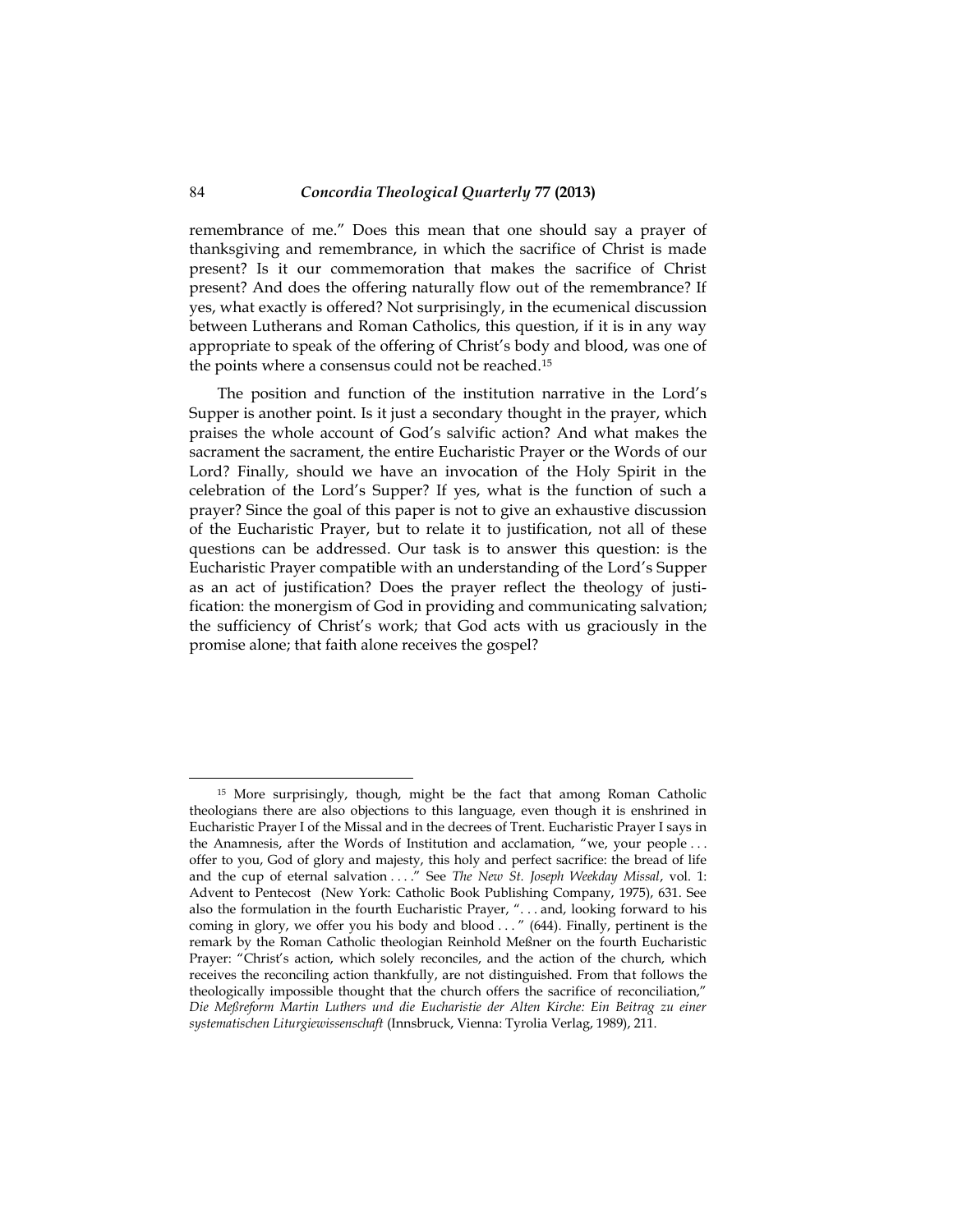#### **III. Eucharistic Prayer and Lord's Supper as an Act of Justification**

Our investigation begins, therefore, with the question of sacrifice and the Lord's Supper, since the anamnetic, Eucharistic Prayer is proposed as a correct expression of the relationship between Christ's sacrifice and our sacrifice and as the way in which his sacrifice is mediated to us.

The first controversy on the Lord's Supper in the time of the Reformation was on the question of whether or not the Lord's Supper was a good work and a sacrifice.16 Traditionally, both were asserted by the Roman side.17 On the Lutheran side, these views were rejected. The Lord's Supper was defined as Christ's body and blood for the forgiveness of sins, "for us Christians to eat and to drink" (SC VI, 2). This could neither be a sacrifice nor an act of man. Melanchthon could, however, speak of a sacrifice that is attached to the Lord's Supper as a consequence, namely, the thanksgiving of the Christians and other acts (Ap XXIV, 25).18 But the difference is that these are not parts of the sacrament; they are not constitutive for the sacrament but are, rather, consequences of the Lord's Supper.19 Thus, the language of the liturgy that spoke about the priest or the church offering a sacrifice was excised from the service of the sacrament. The Canon of the Mass, formerly regarded as the holiest part of the mass, clothed with apostolic dignity, was, except for the Words of Institution, completely abolished.

<sup>16</sup> These two aspects are not the same (cf. Wisloff, *The Gift of Communion*). See David N. Power, "The Anamnesis: Remembering, We Offer," in *New Eucharistic Prayers. An Ecumenical Study of their Development and Structure,* ed. Frank C. Senn, (New York: Paulist Press, 1987), 146-168, especially his remark on pg. 151: "It will be remembered that the Reformers repudiated the notion that offering or sacrifice belonged to the essence of the sacrament of the Lord's Supper, especially if this was to be understood as propitiatory, or an offering for sins."

<sup>17</sup> The language of the Lord's Supper as a sacrifice had a long history, originating probably from an understanding of the prayers as sacrifice. At the eve of the Reformation, it was the common opinion that in the mass the church sacrifices Christ's body and blood to God as a propitiatory sacrifice to obtain forgiveness of sins. Hence, private masses were a valid option, since communion was only one aspect of the celebration of the Lord's Supper.

<sup>&</sup>lt;sup>18</sup> However, the reception of the Christians could be called a thank-offering, since it is the result of an act of faith, and every act of faith is a thank-offering. Similarly, there is also some (not very common) talk during the Reformation about Christians offering themselves in the celebration.

<sup>&</sup>lt;sup>19</sup> "Both the sacrifice of thanksgiving and the self-offering of the faithful were, however, seen more as the fruit of communion than as acts that belonged to the essence of the remembrance of Christ's death or sacrifice," Power, *Anamnesis*, 152.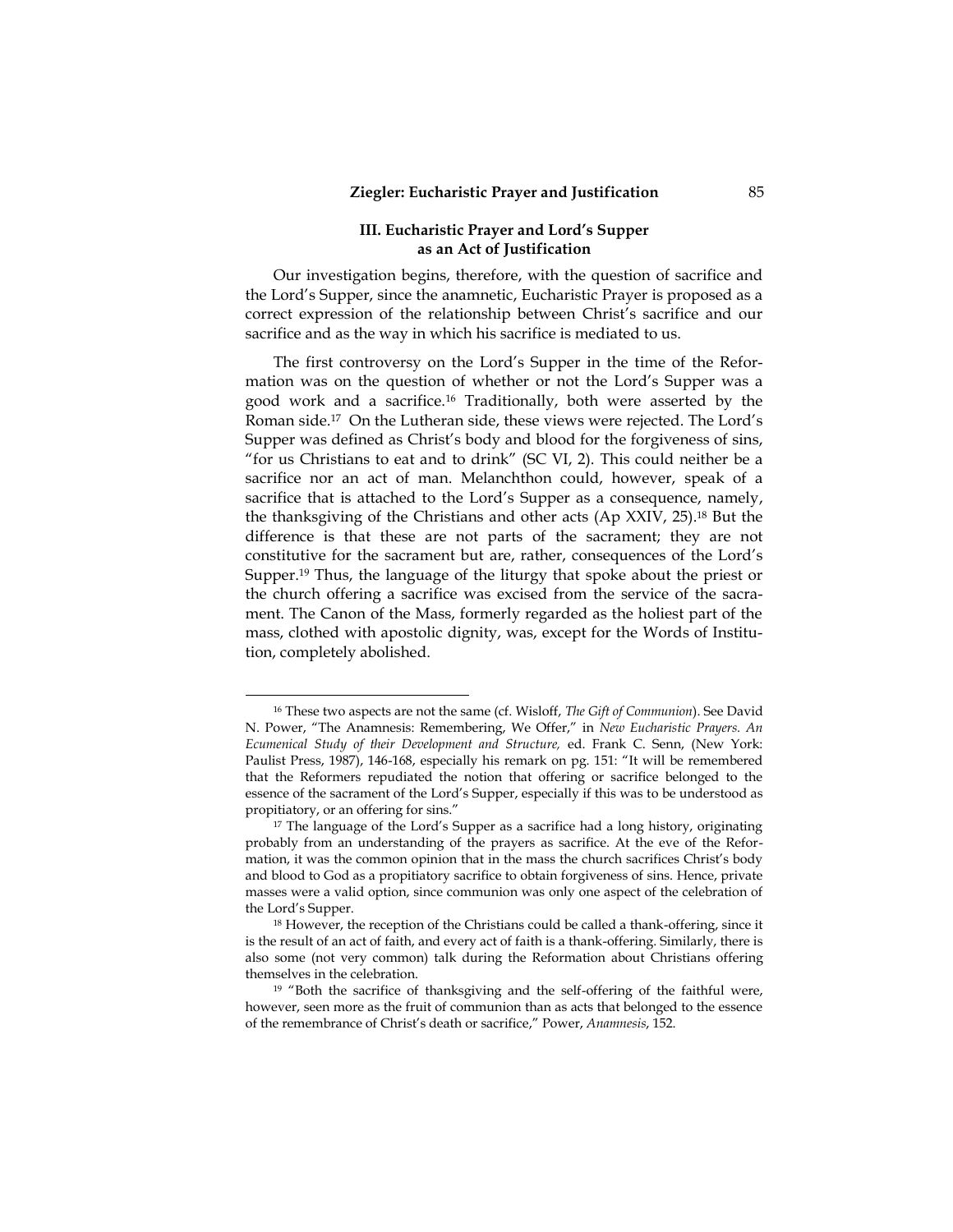In 20th-century theology, the divergence between Roman Catholics and Lutherans in the time of the Reformation is often seen in a deficient theology of sacrifice in Roman Catholic theology.20 The problem, it is said, was that both sides had no concept of the Lord's Supper as an effective representation of Christ's sacrifice, and that they did not see the connection between the self-sacrifice of the Christian and the sacrifice of Christ.<sup>21</sup>

This connection has, however, received widespread attention in the 20th century. The thought that in the Lord's Supper not only the body and blood of Christ are present, but that in the sacrament the event of the cross itself is present and that, therefore, it is a sacrifice―the same sacrifice offered at Golgotha―has become widely accepted. One of the most famous proponents was the German Benedictine monk Odo Casel. Joseph Ratzinger called his approach "probably the most fruitful theological idea of our century." <sup>22</sup> Casel's ideas were also positively mentioned in the "Ways of Worship," a study of the Commission on Faith and Order of the World Council of Churches and have also influenced Lutheran theologians.23 Casel stated that salvation is mediated through participation in the anamnesis, that is, the liturgical representation, the making present of the paschal mystery, which is the death and resurrection of Christ. This representation is what makes the sacrament a sacrament. It happens in the liturgical celebration, the holy drama or holy game, in which man is God's co-player. Man is not merely passive, but rather he is taken into salvation as a co-agent. And since the liturgical celebration, in which man is a coagent, is the making present of the sacrifice of Christ, man participates in the sacrifice of Christ.

<sup>20</sup> While considerable efforts were spent on the discussion on the mode of the presence of Christ's body and blood in the Lord's Supper in the Middle Ages, there was not the same effort expended on the issue of how the sacrifice of Christ on the cross and the sacrifice of the mass relate. Roman Catholic theology was, therefore, somewhat unprepared for the onslaught of the Reformation, and modern Roman Catholic theologians concede that the apologetics of someone like Johannes Eck were less than adequate.

<sup>&</sup>lt;sup>21</sup> "What eluded those on both sides of the controversy was the connection between the sacrifice of thanksgiving and the self-offering of the faithful on the one hand, and the efficacious representation of Christ's sacrifice on the other," Power, *Anamnesis*, 152.

<sup>22</sup> Joseph Ratzinger, *Die sakramentale Begründung christlicher Existenz*, 5, quoted according to Arno Schilson, *Theologie als Sakramententheologie: Die Mysterientheologie Odo Casels* (Mainz: Matthias-Grünewald-Verlag, 1982), 22.

<sup>23</sup> *Ways of Worship: The Report of a Theological Commission of Faith and Order*, eds. Pehr Edwall, Eric Hayman, and William D. Maxwell (Rochester, UK: SCM Press, 1951). Wilhelm Averbeck, *Der Opfercharakter des Abendmahls in der Neueren Evangelischen Theologie*, Konfessionskundliche und Kontroverstheologische Studien 19 (Paderborn: Verlag Bonifacius-Druckerei, 1967), 781.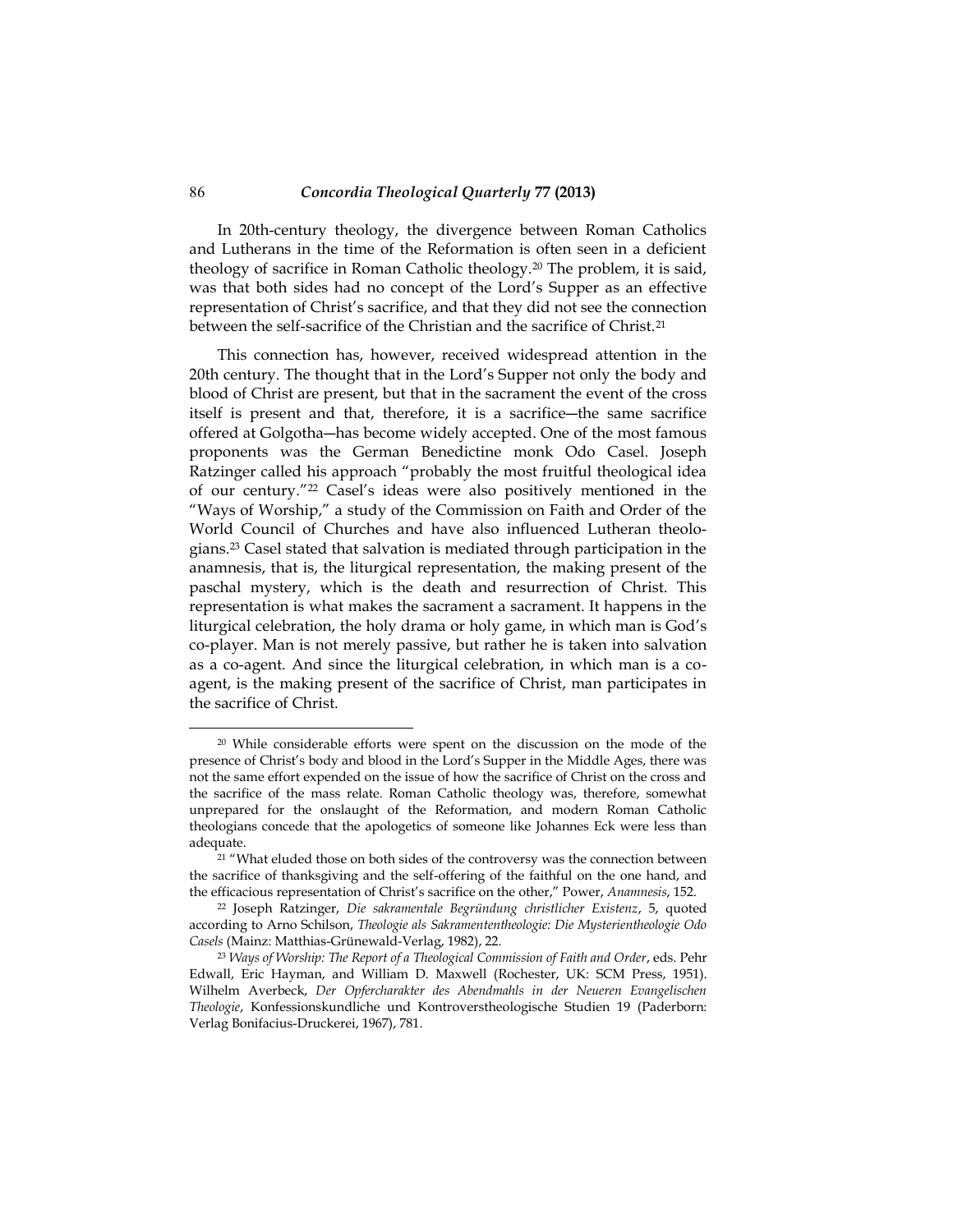The concept of representation and anamnetic presence of the sacrifice of Christ in the Lord's Supper has been quite influential in ecumenical dialogues. Thus, the final report of the ecumenical group of evangelical (*evangelischer*) and Catholic theologians in Germany states: "Execution and celebration of the Lord's Supper connect in the New Testament in a sacramental manner the execution of a fellowship meal with the memorial representation (*memoria, repraesentatio*) and participation (*participatio*) of the historically unique sacrificial death of the Lord." <sup>24</sup> Thus, it is not surprising that some think that a consensus on the Lord's Supper as a sacrifice has been reached. Gail Ramshaw (ELCA) wrote: "Granting the agreements reached in the Lutheran-Roman Catholic dialogues on the eucharist, and granting current scholarship on the metaphoric use of the word 'sacrifice' in the Christian tradition, it is no longer defensible for Lutherans to continue their eccentric refusal to speak the language of offering and sacrifice in the eucharist." 25

The Lord's Supper is a sacrifice because in the anamnetic prayer the sacrifice of Christ is present, as is everything else he did. The consensus does not extend to the question if one can speak of the church participating in the sacrifice of Christ or even offering Christ's body and blood. In the Lutheran-Roman dialogue in Germany, this topic was approached first by stating the agreement: "The eucharist is the great sacrifice of praise in

<sup>24</sup>*Das Opfer Jesu Christi und seine Gegenwart in der Kirche: Klärungen zum Opfercharacter des Herrenmahles*, eds. Karl Lehmann and Eduard Schlink (Freiburg im Breisgau: Herder; Göttingen: Vandenhoeck & Ruprecht, 1983), 222.

<sup>25</sup> Gail Ramshaw-Schmidt, "Towards Lutheran Eucharistic Prayers," in *New Eucharistic Prayers: An Ecumenical Development and Structure,* ed. Frank C. Senn (New York: Paulist Press, 1987), 74–79, 77–78. Similarly, in his essay "The Anamnesis: Remembering, We Offer" in the same volume, the Roman Catholic theologian David N. Power, professor at Catholic University of America, stated: "Recent dialogues between churches have largely resolved this problem [of the eucharistic sacrifice] by use of the biblical image of *anamnesis* or memorial, and by rediscovery of the great prayer of thanksgiving as a memorial proclamation of the salvific works of God," 146. This ecumenical consensus has been summarized in *Baptism, Eucharist, Ministry*: "The eucharist is the memorial of the crucified and risen Christ, i.e. the living and effective sign of his sacrifice, accomplished once and for all on the cross and still operative on behalf of all humankind," §5. In this, we have a summary of the ecumenically standard theology on sacrifice as it has been reached in the third quarter of the 20th century. Again, "Christ himself with all he has accomplished for us and for all creation (in his incarnation, servanthood, ministry, teaching, suffering, sacrifice, resurrection, ascension and sending of the Spirit) is present in this *anamnesis*, granting us communion with himself. The eucharist is also the foretaste of his *parousia* and of the final kingdom," §6.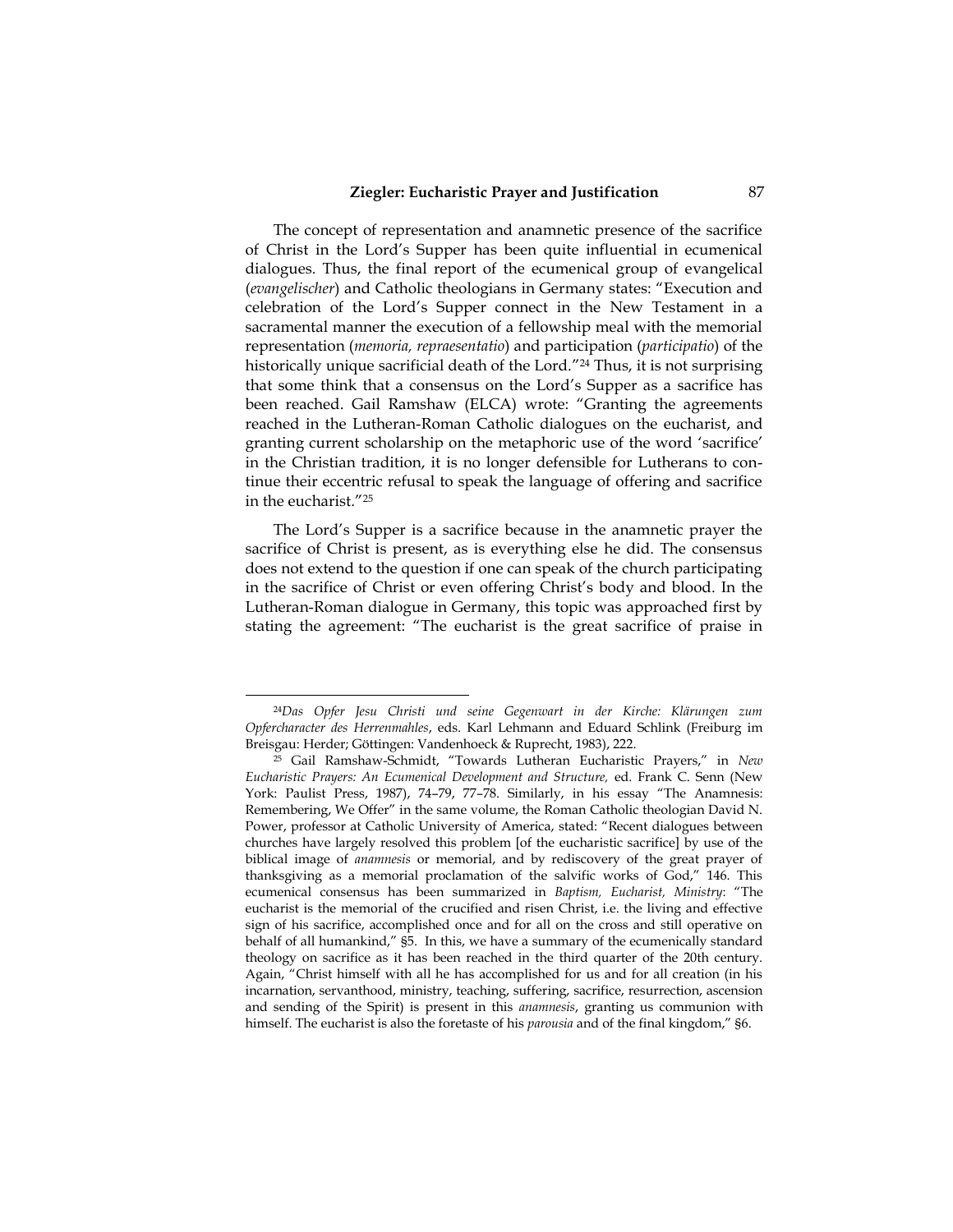which the church speaks in the name of the entire creation." 26 Furthermore, "In this way *also the congregation celebrating the Lord's Supper participates in the sacrifice of Jesus Christ,* in the commemoration of his death and in the prayer for his Spirit." <sup>27</sup> Thus, anamnesis and epiclesis are the liturgical forms in which the congregation participates in Christ's death. The objects of sacrifice are "Jesus Christ and his Sacrifice," namely, the congregation "puts his merit before the Father's eyes." <sup>28</sup> "Sacrifice of the church means therefore not the offering of a sacred gift standing opposite of us at the altar through the hand of the human priest, but the entering of the church in the devotion of Jesus Christ, i.e., *the offering of ourselves* through, with, and in Jesus Christ *as a living sacrificial gift*." 29

Eucharistic prayer and sacrifice are intimately connected; it is the prayer through which the church effects the representation of Christ's sacrifice. The meaning of the offering clause in the Eucharistic Prayers of the early church implies that "the praise and thanksgiving which is made to God for the death and resurrection of Christ is a sacrifice of praise and thanksgiving. It is through this act that the salvific mysteries of Christ are represented and rendered efficacious, in the power of the Holy Spirit." 30

Such an understanding of the Eucharistic Prayer means that the function of the Words of Institution is redefined. Against the concentration on the Words of Institution in the West as the consecratory formula, the entire prayer is emphasized.<sup>31</sup> Many liturgiologists propose that the insti-

j

<sup>26</sup> *Das Opfer Jesu Christi*, 235. This quotation is from the document "Towards One Eucharistic Faith" (1971) by the Dombes Group. Agreement is also in the fact that the offering of the church is not by a self-subsisting subject besides Christ, a misunderstanding that has been already excluded in Trent. See *Das Opfer Jesu Christi*, 236, reference to *Enchiridion symbolorum definitionum et declarationum de rebus fidei et morum: Kompendium der Glaubensbekenntnisse und kirchlichen Lehrentscheidungen,* ed. Heinrich Denzinger and Peter Hünermann, 40th ed. (Feiburg im Breisgau: Herder, 2005), no. 1743. The reformation did not understand sacrifice as an inclusion of those who sacrifice into the act of the sacrifice of Christ, but as an act added to it. But even the sacrifice of praise can only be correctly understood as a sacrifice of faith, i.e., as a participation in the praise of Christ, which only then is a participation in the self-giving of Christ on the cross.

<sup>27</sup> *Das Opfer Jesu Christi*, 236; emphasis in original.

<sup>28</sup> *Das Opfer Jesu Christi*, 236.

<sup>29</sup> *Das Opfer Jesu Christi*, 237; emphasis in original.

<sup>30</sup> Power, *Anamnesis*, 163. Power himself is rather critical of the sacrificial terminology as a later development, since he does not think that the concept of "sacrifice" is central as a description for the death of Christ. See Power, *Prayer*, 243.

<sup>&</sup>lt;sup>31"</sup>In any case, these various hypotheses allow us to move firmly away from attaching a consecratory power to the words of Jesus in the eucharist, while at the same time grasping the import and importance of including the story and the memorial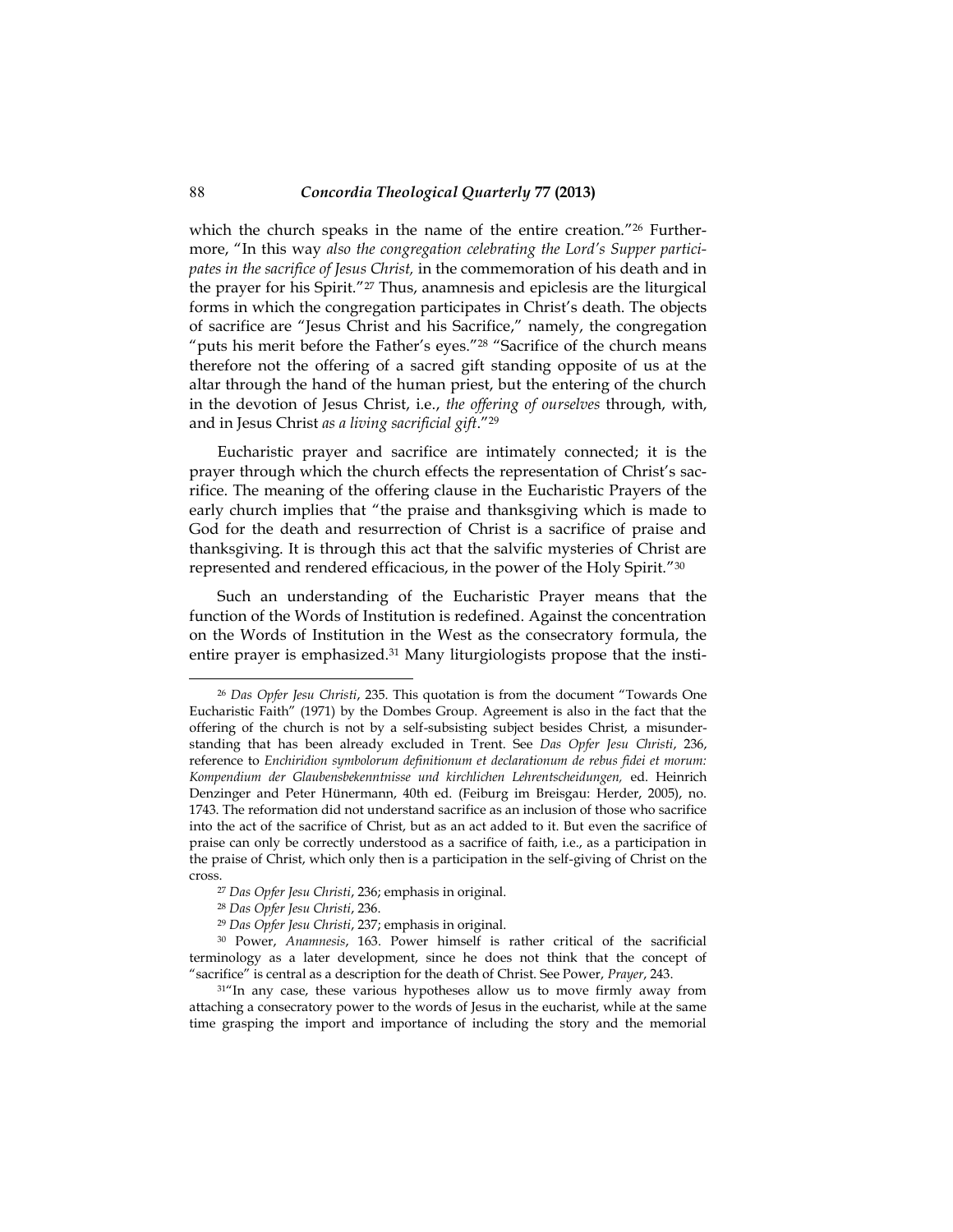tution narrative is not original to the Eucharistic Prayer but a later addition; some even suggest that the Words of Institution are not a necessary part of the celebration of the Lord's Supper.<sup>32</sup>

#### **IV. The Eucharistic Prayer and Justification on Collision Course**

So, is there an issue with justification? I believe there is. First, the thesis that the Lord's Supper is a making-present of the sacrifice of Christ is wrong. The biblical concept of anamnesis does not mean such a makingpresent, nevermind the conceptual difficulties of what is meant by this present "sacrifice of Christ." This theology of representation is a platonizing approach that ultimately destroys history and therefore is incompatible with the biblical worldview. Second, the command "do this" does not mean "say a Eucharistic Prayer." Rather, the Formula of Concord is a correct interpretation of this passage when it says that this mandate of Christ "includes the entire action or administration of this sacrament: that in a Christian assembly bread and wine are taken, consecrated, distributed, received, eaten, and drunk, and that thereby [*dabei*; better translated as "there"] the Lord's death is proclaimed" (FC SD VII, 84).

Beyond these objections, one must consider the problems with the concept of anamnetic representation when examined through the lens of justification. First, there is the idea that man receives the benefit of Christ's

command in the anaphora," Power, *Prayer*, 242. Furthermore, Enrico Mazza writes, "It is the anaphora that 'eucharistifies' the bread and wine, even though it is entirely addressed to the Father and not to the sacred gifts . . . . Even the Words of Institution are part of the anaphora and are addressed to God, not to the bread and wine. It is in our dialogue with God, a dialogue that sanctifies us because he freely enters into it, that the bread and wine become a sacrament. There is no need of directing any words to the bread and wine so that these may be sanctified and become a communion in the body and blood of Christ," *The Eucharistic Prayers of the Roman Rite* (New York: Pueblo Publishing Company, 1986), 266.

 $32$  See the overview in Linards Jansons, "Consecration, Thanksgiving and the Missing Institution Narrative: the Nature of Eucharistic Praying in the Early Church," *Lutheran Theological Journal* 45 (2011), 34–50, and the statement by Edgar J. Brown Jr., "Why, for example should not remembrance of the event at the supper in Emmaus accomplish the same end? Why cannot a rehearsal of the words from John 6 with their powerful imagery of Jesus as the Bread of Life who gives eternal life affirm man's faith in what Jesus did both in the upper room and on Calvary? Perhaps even the miracle of the wine at Cana affords the kind of remembrance that lifts hearts and engenders dedication and devotion. The Word is active in all these, as He is in so many other occasions," in "Accedit verbum . . ., The Word or words?" 25–26.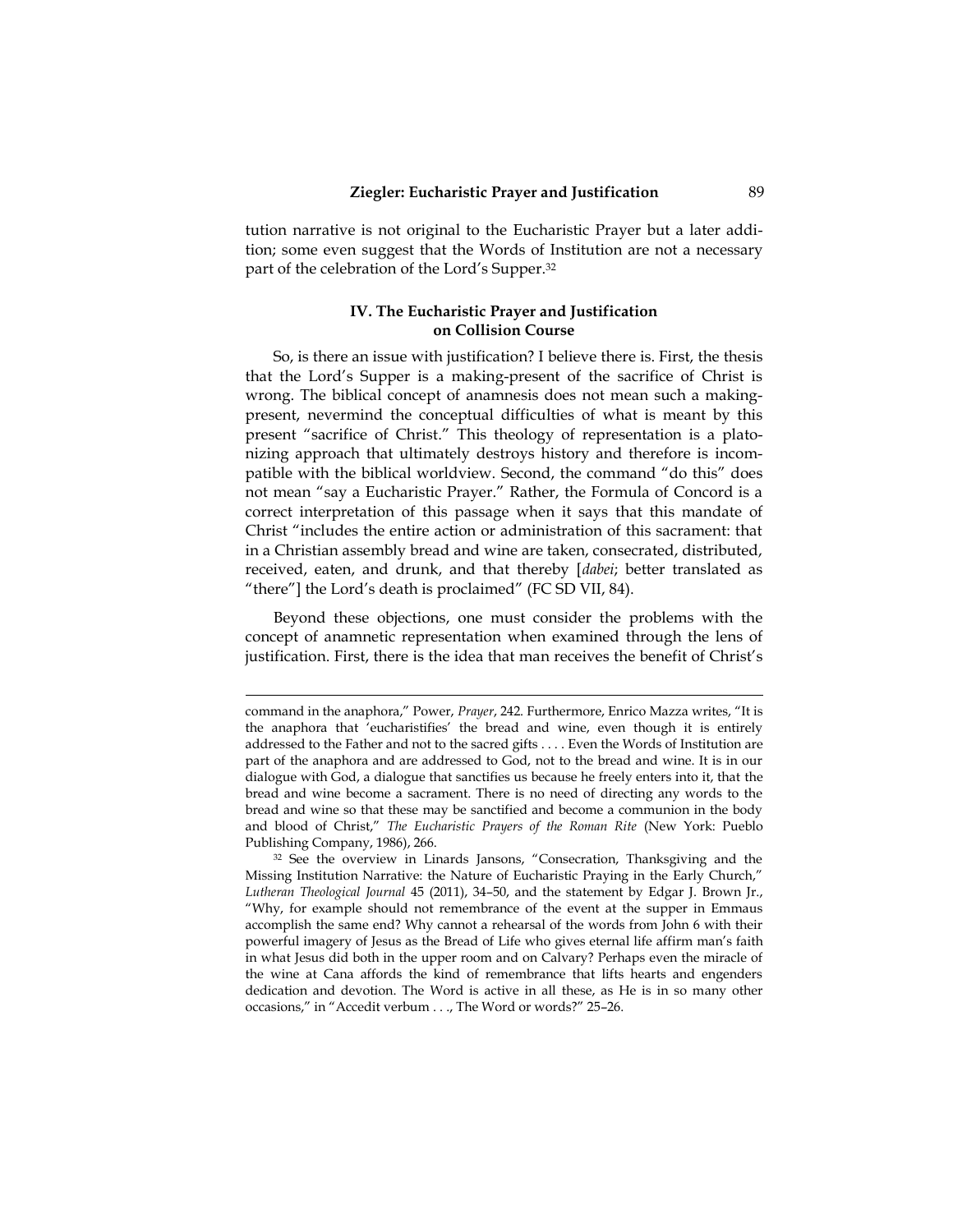cross and resurrection through a making-present of the "paschal mystery." In *Against the Heavenly Prophets*, Luther explicitly rejected this approach as he encountered it in the person of Andreas Bodenstein von Karlstadt―albeit in a more mystical, less liturgical form―in which man through spiritual exercises made himself contemporaneous with the cross. Luther writes:

Our teaching is that bread and wine do not avail. I will go still farther. Christ on the cross and all his suffering and his death do not avail, even if, as you teach, they are "acknowledged and meditated upon" with the utmost "passion, ardor, heartfeltness." Something else must always be there. What is it? The Word, the Word, the Word. Listen, lying spirit, the Word avails. Even if Christ were given for us and crucified a thousand times, it would all be in vain if the Word of God were absent and were not distributed and given to me with the bidding, this is for you, take what is yours.<sup>33</sup>

It is necessary therefore, to distinguish between how forgiveness has been won and how it is distributed. Again, Luther:

Christ has achieved it on the cross, it is true. But he has not distributed or given it on the cross. He has not won it in the supper or sacrament. There he has distributed and given it through the Word, as also in the gospel, where it is preached . . . . If now I seek the forgiveness of sins, I do not run to the cross, for I will not find it given there . . . . But I will find in the sacrament or gospel the word which distributes, presents, offers, and gives to me that forgiveness which was won on the cross.<sup>34</sup>

This is, of course, not just a private opinion of Luther. Paul distinguishes in 2 Corinthians 5 the reconciliation in Christ from the word of reconciliation, through which the individual receives this reconciliation. And this view has found its way also into the Lutheran Confessions: "Although the work took place on the cross and forgiveness of sins has been acquired, yet it cannot come to us in any other way than through the Word. How should we know that this took place or was to be given to us if it were not proclaimed by preaching, but the oral word?" (LC V, 31). $35$  A

j

<sup>33</sup> Martin Luther, *Luther's Works,* American Edition, 55 vols., ed. Jaroslav Jan Pelikan, Hilton C. Oswald, and Helmut T. Lehmann (Philadelphia: Fortress Press; St. Louis: Concordia Publishing House, 1955–1986), 40: 212–213.

<sup>34</sup> AE 40: 213–214

<sup>&</sup>lt;sup>35</sup> The words are not just deictic in the Lord's Supper: "That is to say, in brief, that we go to the sacrament because there we receive a great treasure, through and in which we obtain the forgiveness of sins. Why? Because the words are there and they impart it to us! For this reason he bids me eat and drink, that it may be mine and do me good as a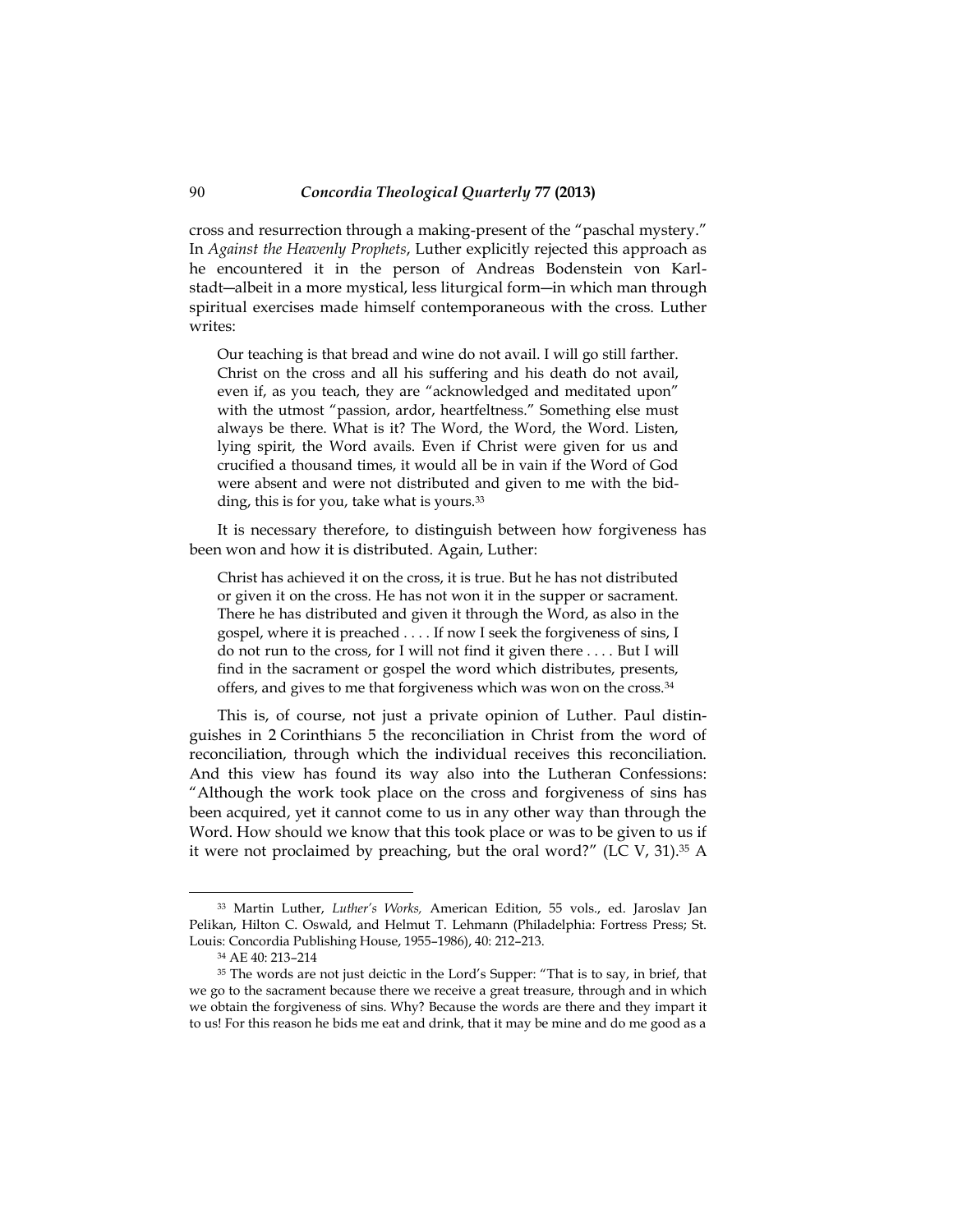theology of representation and anamnesis, if accepted by Lutherans, is a fundamental shift in the view what the gospel is―for it is no longer the promise, namely, a *verbal* communication, but rather a making-present of Christ through a liturgical action. And it changes also how man receives forgiveness of sins; it is no longer received by faith in that promise but by participation in the liturgical representation of the sacrifice of Christ.

The second problem with the concept of anamnetic representation is the idea that the Lord's Supper is somehow essentially our sacrifice. At the very least, this makes the Lord's Supper ambiguous; it is no longer a pure gospel communication. The Swedish theologian Ragnar Bring put it in stronger words: "The sacrament, then is a gift of God. If the gospel is to be expressed through the sacraments, we must wholeheartedly adopt the conception of God as giver. If there is the slightest thought that the communion is an offering to God, a sacred act in God's direction, then the gospel is rendered null and void." <sup>36</sup> The thought that somehow the Lord's Supper is an action that operates on God, making him gracious or averting his wrath, is deeply problematic. Unfortunately, even Peter Brunner proposed this. For him, Holy Communion releases the "remembering of God" and therefore

Holy Communion, too, is not a passive, static "mystery" given us for "contemplation," but it is a dynamic event, a kingdom-of-God movement in the heavens, yes, even in the heart of God. In this deeply hidden event, which penetrates all the heavens and actualizes Christ's victory on the cross over all antigodly powers, the end-time mystery of Holy Communion is completed. 37

However, the true point of the Lord's Supper is that God is ours, that he is reconciled to us in the death of his Son Jesus, and that is what the promise and the body and blood of Christ attached to this promise tell and give to us. To say that in this celebration we need to "present" Christ before God in order to reconcile him is to take a standpoint outside the gospel. We do not need to put anything between God and us to shield us from his wrath; rather, through the gospel we are outside of the wrath of God and inside his love and forgiveness.

sure pledge and sign―indeed, as the very gift he has provided for me against my sins, death , and all evils," LC V, 22.

<sup>36</sup> Ragnar Bring, "On the Lutheran Concept of the Sacrament," *World Lutheranism of Today: A Tribute to Anders Nygren, 15 November 1950* (Rock Island, Illinois: Augustana Book Concern, 1950), 54.

<sup>37</sup> Peter Brunner, *Worship in the Name of Jesus* (St. Louis: Concordia Publishing House, 1968), 192–193.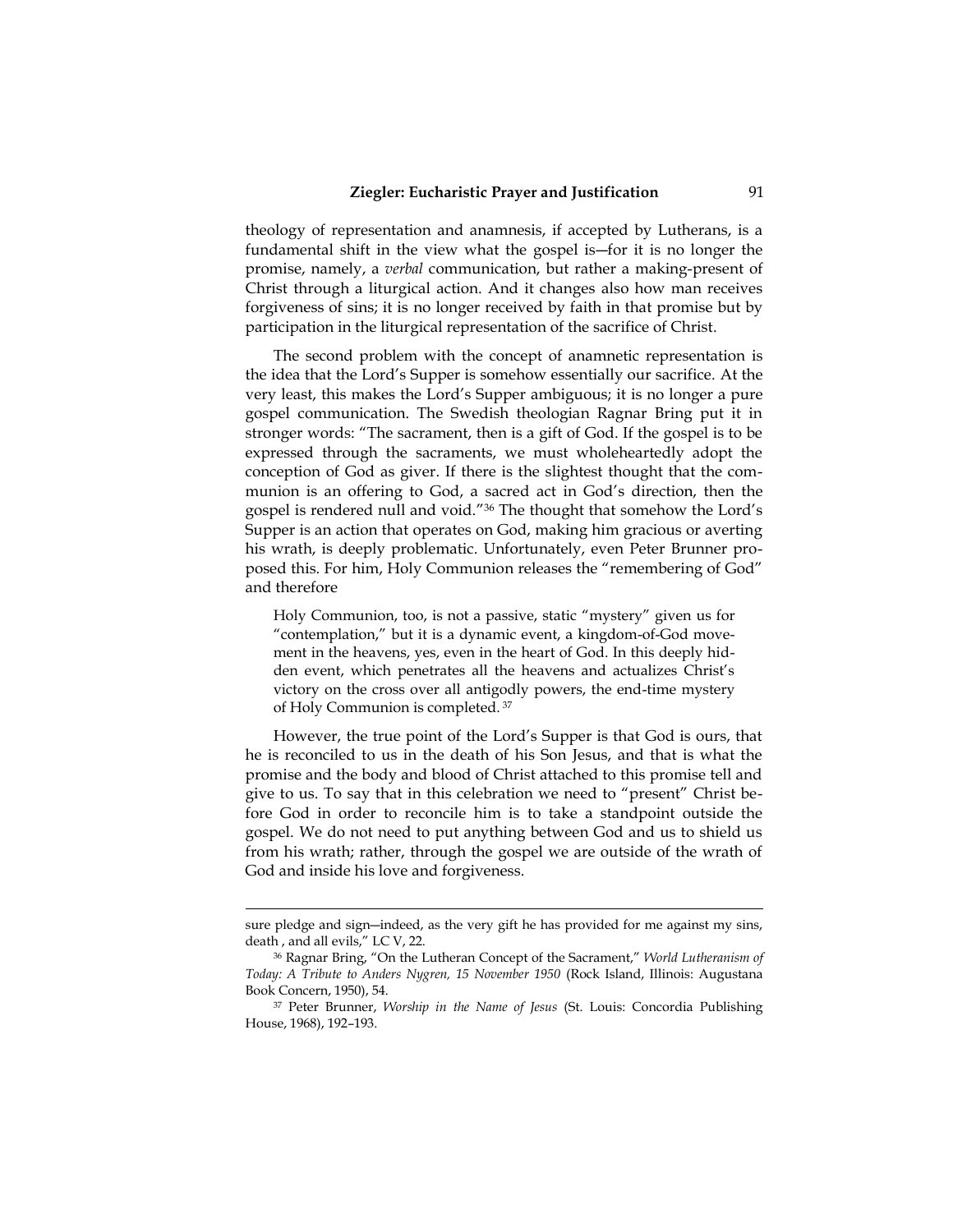What about our self-offering, which is taken into the sacrifice of Christ? The self-offering has its place; it happens in the *logike latreia*, the reasonable service, in which our bodies are presented as an acceptable sacrifice to God (Romans 12). But this does not happen in the Lord's Supper. It happens in the sacrificial service of Christians who serve their neighbors in works of mercy. Of course, there is a connection between the Lord's Supper and ethics. It is the same as the connection between the gospel or justification and good works. The gospel has as its consequence good works. Once forgiven, the Christian not only forgives, but loves his neighbor. The post-communion collect has it right:

We give thanks to Thee, Almighty God, that Thou hast refreshed us through this salutary gift; and we beseech Thee that of Thy mercy Thou wouldst strengthen us through the same in faith towards Thee and in fervent love toward one another; through Jesus Christ, our Lord, who liveth and reigneth with Thee and the Holy Ghost, ever one God, world without end.<sup>38</sup>

#### **V. Anabatic and Katabatic: Man's Action and God's Action**

Two common terms in the field of liturgics are *anabatic* and *katabatic*. Acts in worship can be described as acts of men directed toward God or acts of God toward the congregation, similar to the earlier distinction between sacramental and sacrificial acts. Prayer is an anabatic act; it is directed toward God. Proclamation is a katabatic act; in it, God speaks to us. In discussions about the Eucharistic Prayer, Lutheran opponents of the prayer have used this distinction to maintain that the Lord's Supper is purely a katabatic act, an act from God toward man in which God is the author and man the recipient. Proponents, on the other hand, reject that there are liturgical acts that can be neatly distinguished as katabatic and anabatic. Rather, the Eucharistic Prayer is an example in which katabatic and anabatic are united: it is the church that prays to God the Father (anabatic), but it does so empowered by the Holy Spirit and in this action God acts (katabatic). There are two questions here. First, can one distinguish anabatic and katabatic acts? Second, what does it mean for justification if this distinction is denied?

Gail Ramshaw described the question of proclamation and prayer for Lutherans thus:

j

<sup>38</sup> *The Lutheran Hymnal* (St. Louis: Concordia Publishing House, 1941), 30; cf. *Lutheran Service Book* (St. Louis: Concordia Publishing House, 2006) 201.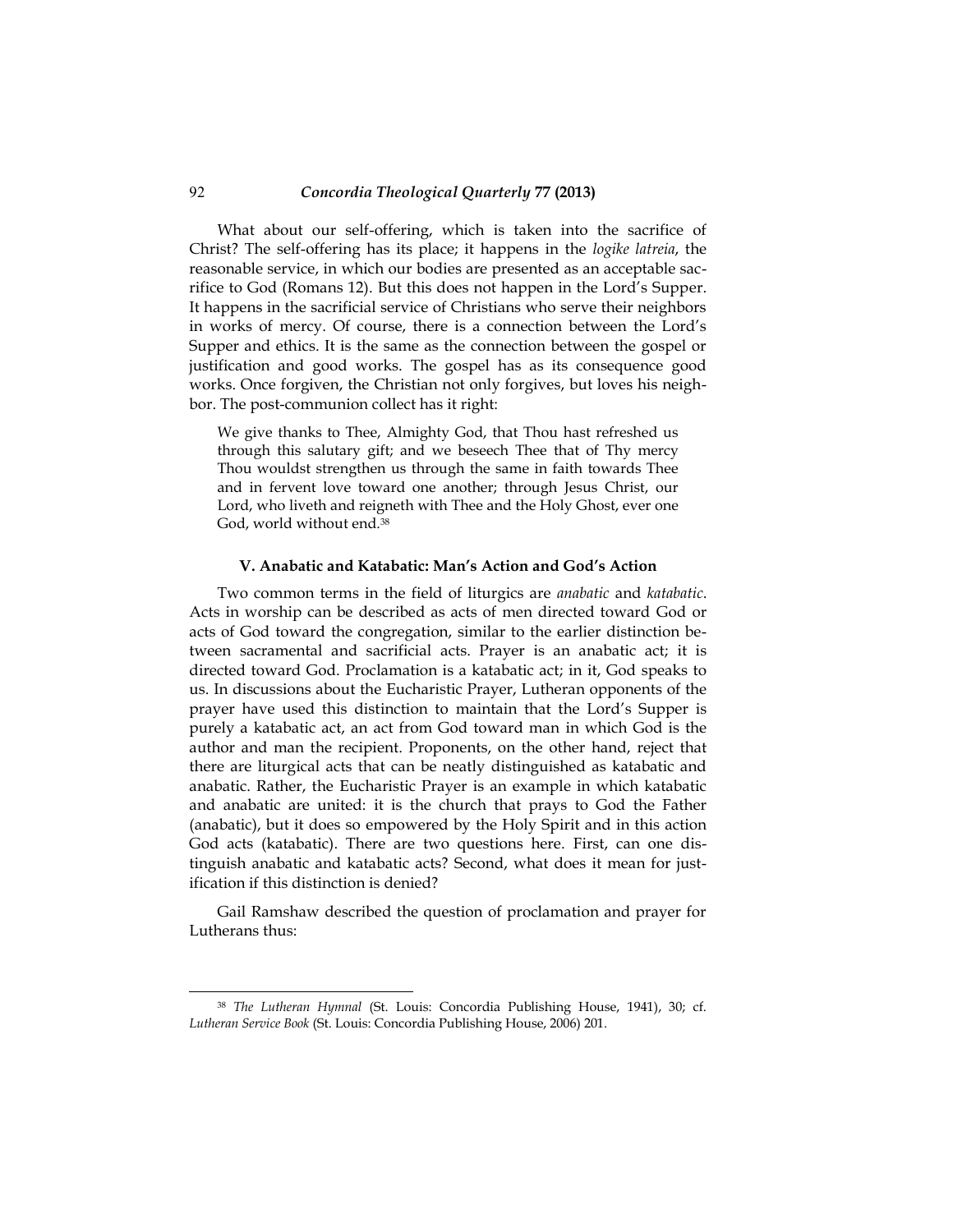The Reformation stress on the word had developed into an elaborate distinction between proclamation and prayer, the first God's action and the second the assembly's action, which even dictated the posture of the presider, facing toward the people or "toward God." The Eucharistic Prayer then, with its Hebraic combination of proclamation and prayer, did not fit neatly into this distinction. Prayer as human action had been downplayed in Lutheran circles: thus the massive efforts to find appropriate Eucharistic Prayers were unsettling to those for whom the Lord's Supper is solely God's gift.<sup>39</sup>

It is certainly true that those for whom the Lord's Supper is solely God's gift―gospel, and not a work―have problems with a Eucharistic Prayer. The distinction between prayer and proclamation in the Lord's Supper, or to say it differently, between God speaking to us and our speaking to God, is certainly fundamental for a Lutheran understanding of the Lord's Supper. As Luther puts it in *The Babylonian Captivity*:

Therefore these two things―mass and prayer, sacrament and work, testament and sacrifice―must not be confused; for the one comes from God to us through the ministration of the priest and demands our faith, the other proceeds from our faith to God through the priest and demands our faith, the other proceeds from our faith to God through the priest and demands his hearing. The former descends, the latter ascends. The former, therefore, does not necessarily require a worthy and godly minister, but the latter does indeed require such a one, for "God does not listen to sinners" [John 9:31].<sup>40</sup>

This is not only Luther's view in 1520. In the Apology, Melanchthon discusses the distinctions between sacrament, sacrifice, and the sacrifice of thanksgiving and confesses the same thing: "The Sacrament is a ceremony or work, in which God presents to us that which the promise connected to the ceremony offers" (Ap XXIV, 18) On the other hand, a sacrifice is a ceremony or work which we give to God so that we honor him. The eucharistic sacrifice does not give forgiveness of sins, but is done by those who already are reconciled and give thanks for the received forgiveness. Only when the "entire mass"―the ceremony with preaching of the gospel, faith, invocation and thanksgiving-is in view can it be called a daily sacrifice, as the Romanists claim when they say that the mass is a the fulfillment of Malachi 1:11. This means that even though the entire Divine Service can be called a sacrifice because there are sacrificial (anabatic) acts in it, this does not invalidate the fact that it also contains sacramental

j

<sup>39</sup> Ramshaw-Schmidt, "Toward Lutheran Eucharistic Prayers," 75.

<sup>40</sup> AE 36:56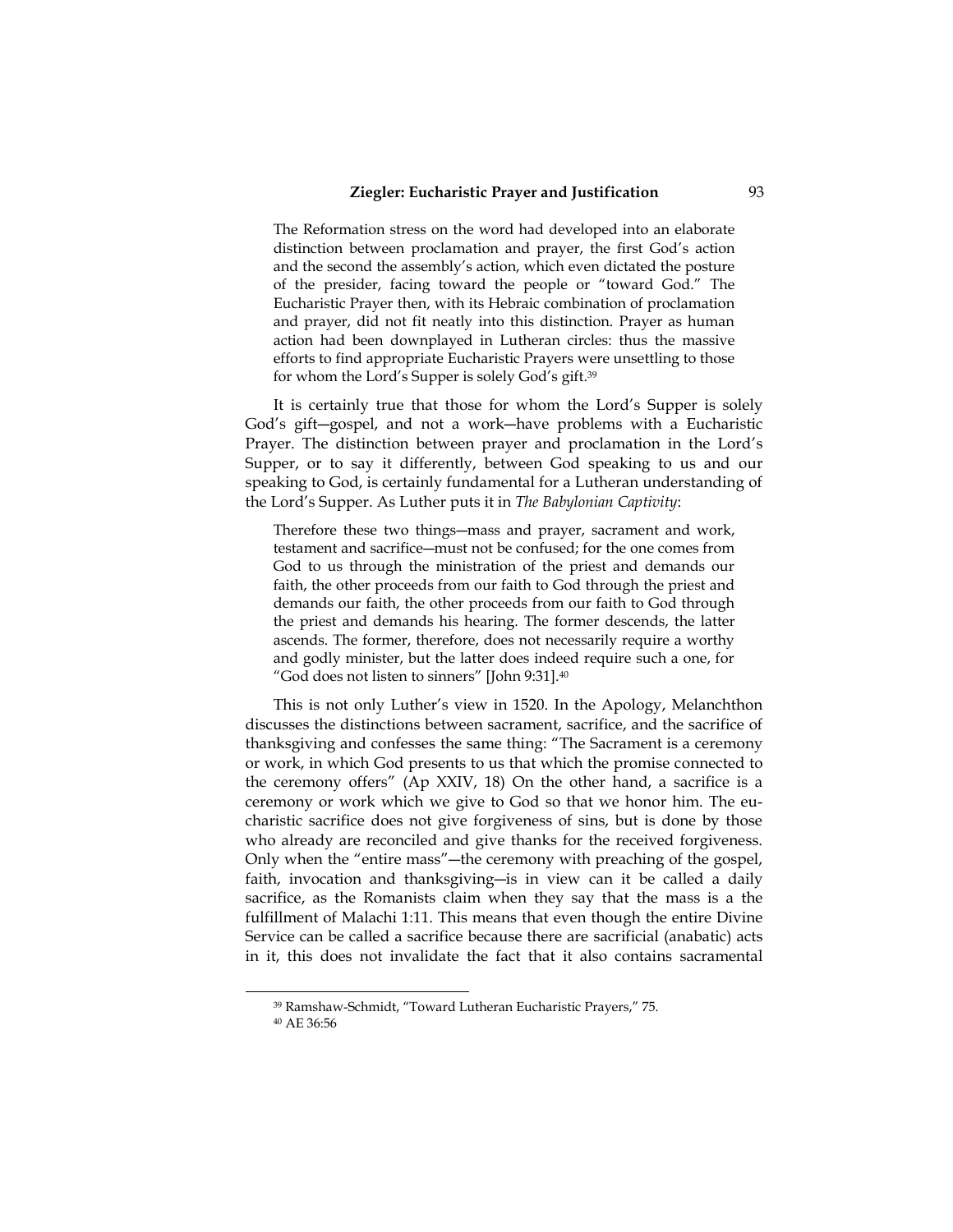(katabatic) acts, in which God acts and reconciles, and furthermore that these latter are to be distinguished from the former.

A different attack on the distinction between anabatic and katabatic was leveled by the German theologian Helmut Schwier. In 2000, his monograph on the reform of the agenda of the German Lutheran and United Churches was published.41 In it he documents the discussions that led to modifications of the liturgy of the Lord's Supper, inaugurated to a great extent by the chairwoman of the Theological Commission of the United Evangelical Lutheran Church, Dorothea Wendebourg, who is also wellknown because of her criticism of the "Joint Declaration on the Doctrine of Justification." One of the main points of evaluation was the emphasis on the Words of Institution as *vox Christi*, which he calls the "concentrate of katabasis" (*Konzentrat der Katabasis*).42 Schwier rejects the criticism as a "repristination of theological formulae with exclusively understood sequences . . . which are, on the foundation of elemental critical linguistical reflexions, no longer tenable."43 Here, he follows the systematician Dietrich Ritschl, who defined the Divine Service as "the place of speaking to and about God."44 Schwier states: "Just as the 'object' of theology is not God, but 'God-talk,' thus dogmatically the Divine Service can no longer be seen as God's service towards us while ignoring our speaking and doing." <sup>45</sup> If I understand Schwier here correctly, then he is saying that the fundamental reality of all theology, and also of the Divine Service, is that men speak about God. Only in that speaking *of* men then can one conceptualize of God speaking *to* men. Therefore, there is no such thing as a "pure" speech of God.

Phenomenologically, Schwier is certainly right. What one hears is men speaking. But the dogmatic question remains: is it correct to identify certain speech acts of men as God's speech acts, certain words as God's word in contrast to man's word? Lutherans say, yes! Even though God's speaking is mediated, it is nevertheless real, and therefore certain words or certain speech acts are said to come from God or to be said by God. Thus, when the gospel is preached, it is not to be received as man's word, but rather as God's word.

<sup>41</sup> Helmut Schwier, *Die Erneuerung der Agende: Zur Entstehung und Konzeption des Evangelischen Gottesdienstbuches* (Hannover: Lutherisches Verlagshaus, 2000).

<sup>42</sup> Schwier, *Die Erneuerung der Agende*, 360.

<sup>43</sup> Schwier, *Die Erneuerung der Agende*, 360.

<sup>44</sup> Schwier, *Die Erneuerung der Agende*, 133, citing Dietrich Ritschl, *Zur Logik der Theologie* (München: Chr. Kaiser, 1984), 130.

<sup>45</sup> Schwier, *Die Erneuerung der Agende*, 133.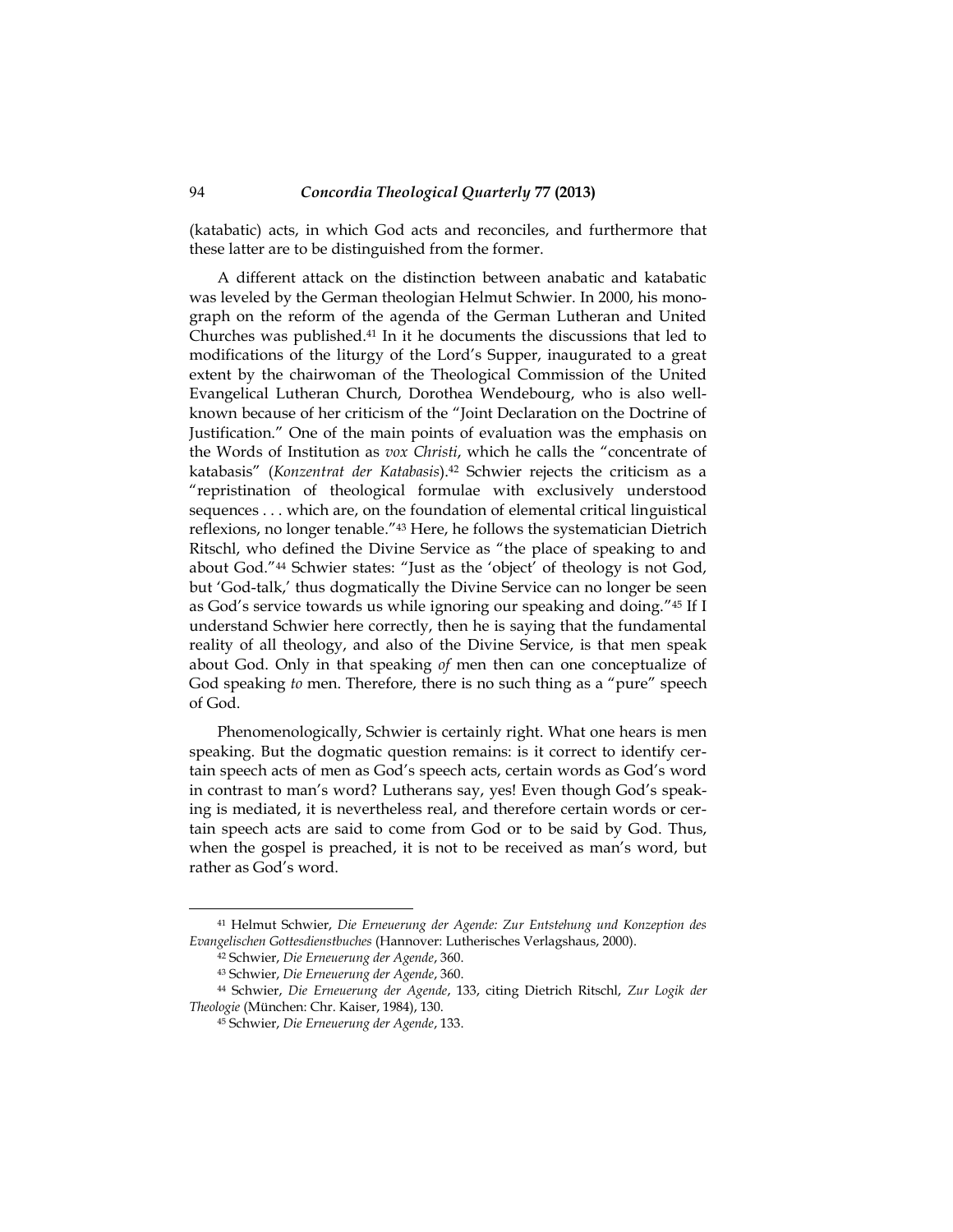But what is meant by that? It is not immediate authorship, obviously, since most of the time when we talk about God's word we do not mean that there is a non-human audible phenomenon we attribute to God's direct causation, like a voice from heaven. This is certainly possible and has happened, but it is rather the exception. And it is certainly not necessary to limit "word of God" to such occasions. Rather, when we say "word of God," we are saying that these words have God as their ultimate author in regard to content (the *forma* of the words). The concept "word of God" therefore presupposes inspiration: that God causes men to say or to write down his word in pure instrumentality.<sup>46</sup> "Pure instrumentality" means here that what is said or written is completely the word of God in human language, that there is no possibility to separate the human and the divine, the shell and the nut.47 This identity of human and divine speech continues in the church when that which is mandated in Scripture is spoken: the law and the gospel are preached in baptism, absolution, and the Lord's Supper. Thus, there must be an identity between that which is spoken (content) and a mandate and promise from God. Whatever is spoken outside of the content of the word of God and without mandate is not the word of God. To level everything as "man's speech" is to deny the gospel as God's address to man, with catastrophic consequences. To quote Luther:

And we say that the word, the absolution, the sacrament of the human preacher is not the work of man, but the voice of God, a cleansing and operation of God, but we are only instruments and joint laborers through which God acts and works. We do not want to concede this metaphysical distinction: man preaches, the Spirit works, the servant baptizes, absolves, but God cleanses and works. In no way! But we conclude: God preaches, baptizes, absolves. "For it is not you who speak, who hears you, hears me, whatever you loose on earth" (Mt 10:20; Lk 10:16; Mt 18:18). Therefore I am certain that, when I ascend

j

<sup>47</sup> Pure instrumentality does not mean that God does not use the personality of the individual author, without thereby diminishing that the words are God's own.

<sup>46</sup> I am not discussing the question whether it is not enough to say that word of God is possible because of the incarnation, so that word of God is what comes from Christ or proclaims Christ, so that there is no need to appeal to another miracle, namely, that of inspiration. It is, of course, true, that in Christ as the enfleshed word, and in everything he says, we have the supreme exemplification of Word of God in this world. Without going into the relationship between incarnation and inspiration, to reduce the origin of the word of God to the speaking of the incarnate Son in his earthly life is problematic, because the Old Testament is not the speaking of the incarnate Son. Furthermore, if one rejects inspiration, which for the New Testament depends on the action of the exalted Christ, then what the word of God is can only be discerned by historical reconstruction from the sources that have been transmitted to us. Any identification of Scripture―or even only the New Testament―with word of God is then impossible.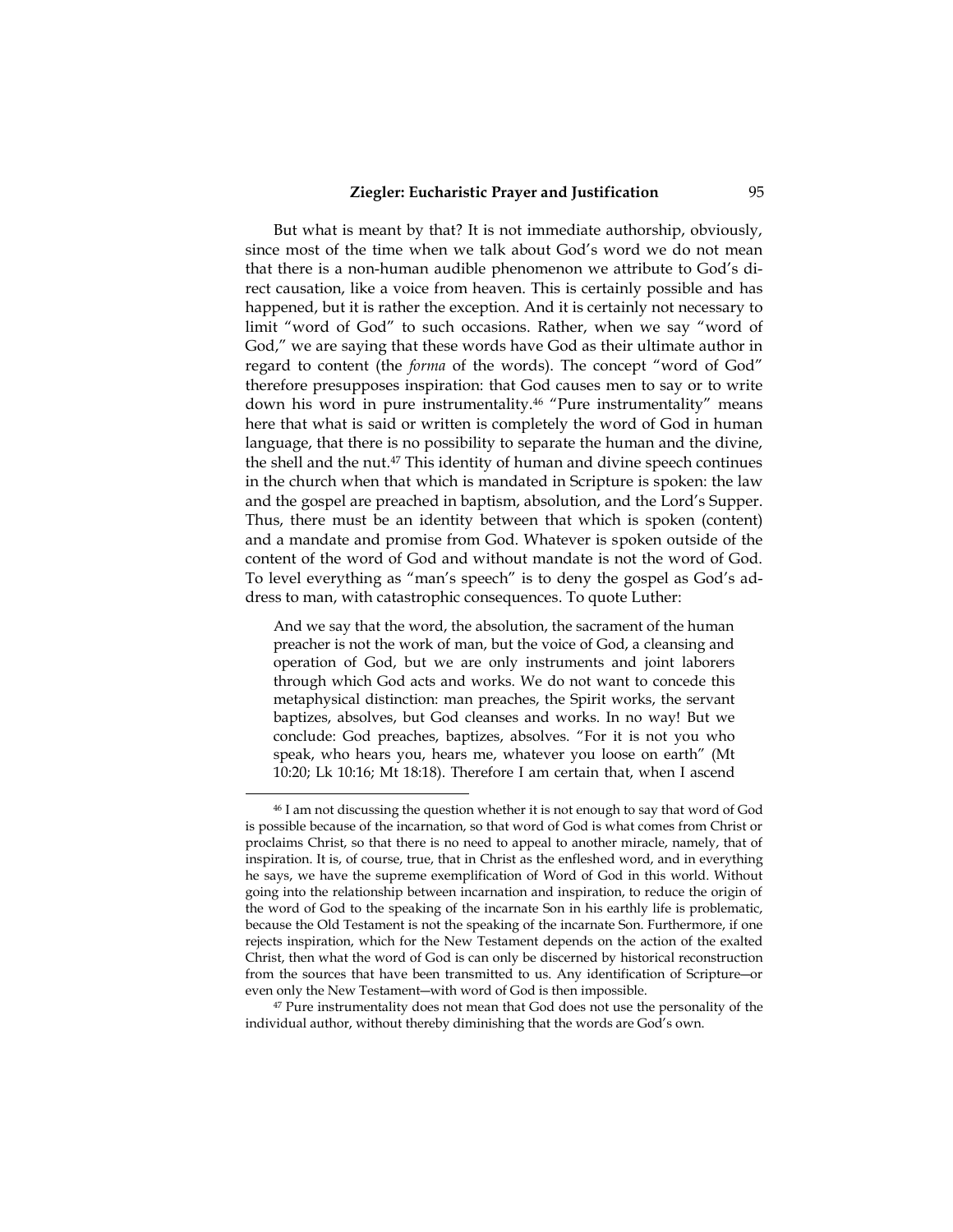into the pulpit, I will preach and read what is not my word, but my tongue is the pen of a ready writer (Ps 42:1). For God speaks in the holy prophets in men of God. There man and God are not to be metaphysically separated, but I should simply say: this man, prophet, apostle, true preacher speaking is the voice of God. There the hearers are to conclude: now I hear not Peter, Paul, etc., or some other man, but God is speaking, baptizing, absolving. Great God, which consolation can the weak conscience receive from a preacher, if it does not believe that these same words are the consolation of God, word of God, opinion of God?<sup>48</sup>

Why is this distinction important? It is important because the ground of faith and the fruits of faith have to be distinguished. Not only has God accomplished salvation alone in Christ, but salvation is also mediated by him alone. It is not our thankfulness or thanksgiving that brings about or constitutes in the least the sacrament. It is not man's faithful turning toward God that brings about God's gracious action. Synergism cannot be avoided when it is stated that the Eucharistic Prayer has been elicited by the Spirit and is therefore a work of God. For then, again, since all prayer presupposes faith (just mouthing words is not a prayer), God's grace comes through the faith of the officiant or the congregation or the individual, and faith rests on faith. But faith does not make the sacrament, it *receives* the sacrament.<sup>49</sup> Therefore, proclamation and prayer, sacrament and sacrifice have to be distinguished in order to avoid any kind of synergism and a faith that depends on faith. This is also important to safeguard the certainty of salvation. Only when the forgiveness distributed depends solely on Christ's institution―and not in any way on the spiritfilledness of the pastor or the congregation as a precondition of a good work―can one be certain that this celebration of the sacrament is the sacrament. Whenever works are included―and, by the way, all good works are spirit-filled and done in the power of the Holy Spirit― uncertainty remains. Only the gospel as God's work can give certainty of faith and thus a comforted conscience. The Christian needs the continued assurance of forgiveness, for he is always afflicted: "Therefore we must always go back to the promise. This must sustain us in our weakness, and we must firmly believe that we are accounted righteous on account of

<sup>48</sup> Martin Luther, *Luthers Werke: Kritische Gesamtausgabe* [*Schriften*], 65 vols. (Weimar: H. Böhlau, 1883–1993), vol. 4: page 671.

<sup>49</sup> Cf. FC VII, 121. Among the rejected articles: "Likewise, when it is taught that not the words and omnipotence of Christ alone but also faith make the body of Christ present in the Holy Supper."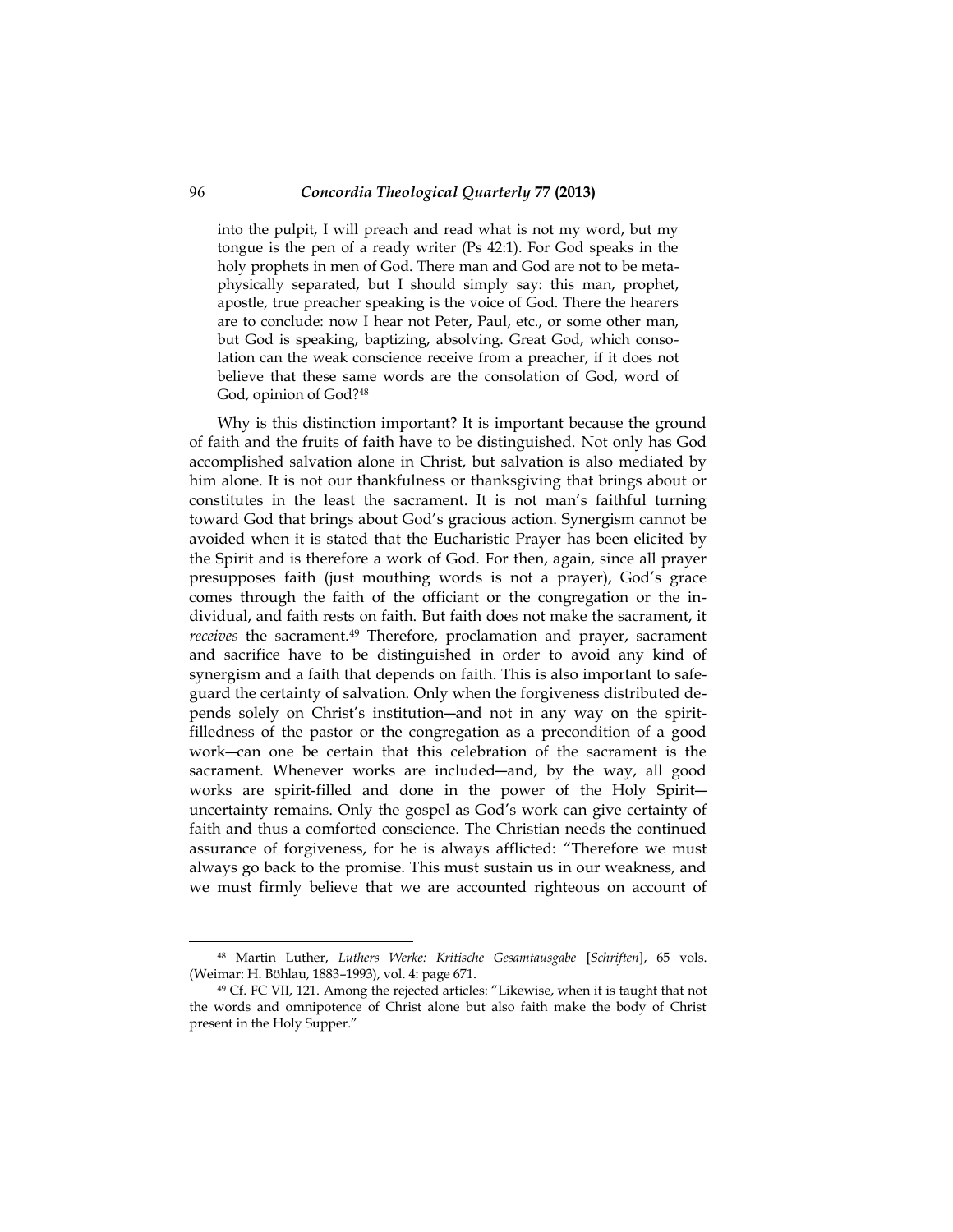Christ, 'who is at the right hand of God, who intercedes for us' (Rom. 8:34)" (Ap IV, 165).<sup>50</sup>

Thus, since the Christian never becomes the coauthor of his faith, so also the Lord's Supper as the promise―as Gospel communication―is never his act in any way, even though it produces and provokes acts of thanksgiving. And thus, it is not just a Lutheran idiosyncrasy to distinguish between proclamation and prayer, between sacrament and sacrifice, but it is at the very heart of the gospel. Finally, as always, it is good to follow the example of our Lord Jesus Christ. He gave thanks, and then he gave them the gifts with the verbal promise, distinguishing in his institution between prayer and promise. We cannot improve on his way of celebrating his supper.

#### **VI. The Words of Institution**

This leads us to the final point of our discussion. In the theology of the Eucharistic Prayer, there is a downplaying of the Words of Institution. The Words of Institution are just an appendix, a relative clause, in the narration of the acts of God in the Great Thanksgiving. Even among Roman Catholics, the exclusive consecratory power of the Words of Institution is no longer maintained. Rather, it is the Eucharistic Prayer that consecrates, as we have heard from Smolarski. This is also the position of the Anglican theologian G.D. Kilpatrick:

The Eucharist is an example of the charter-ritual pattern where the Institution Narrative is present because it is the charter story. It takes its place in the Eucharistic Prayer because it appears there in its chronological place in the saving acts of the Lord. This explanation of the presence and position of the words of Institution in the liturgy undercuts the doctrine about these words which has been dominant in Western Christendom since the fourth century AD, the doctrine that these words are present as constituting the factor of consecration and that the Eucharistic Prayer is built round this story, providing a theological and devotional structure enshrining the act of consecration.<sup>51</sup>

<sup>50</sup> See Theodore G. Tappert, ed. and trans., *The Book of Concord: The Confessions of the Evangelical Lutheran Church*, (Minneapolis: Fortress Press, 2000), 129. This passage is not found in Kolb-Wengert, but see also BSLK, 193,53-194,2.

<sup>51</sup> G.D. Kilpatrick, *The Eucharist in Bible and Liturgy,* The Moorhouse Lectures 1975 (Cambridge: Cambridge University Press, 1983), 79–80. Cf. the statement of the Roman theologian Enrico Mazza, "This means that the explanatory words over the bread and wine [sc. 'This is my body; This is the new testament in my blood'] do not enunciate and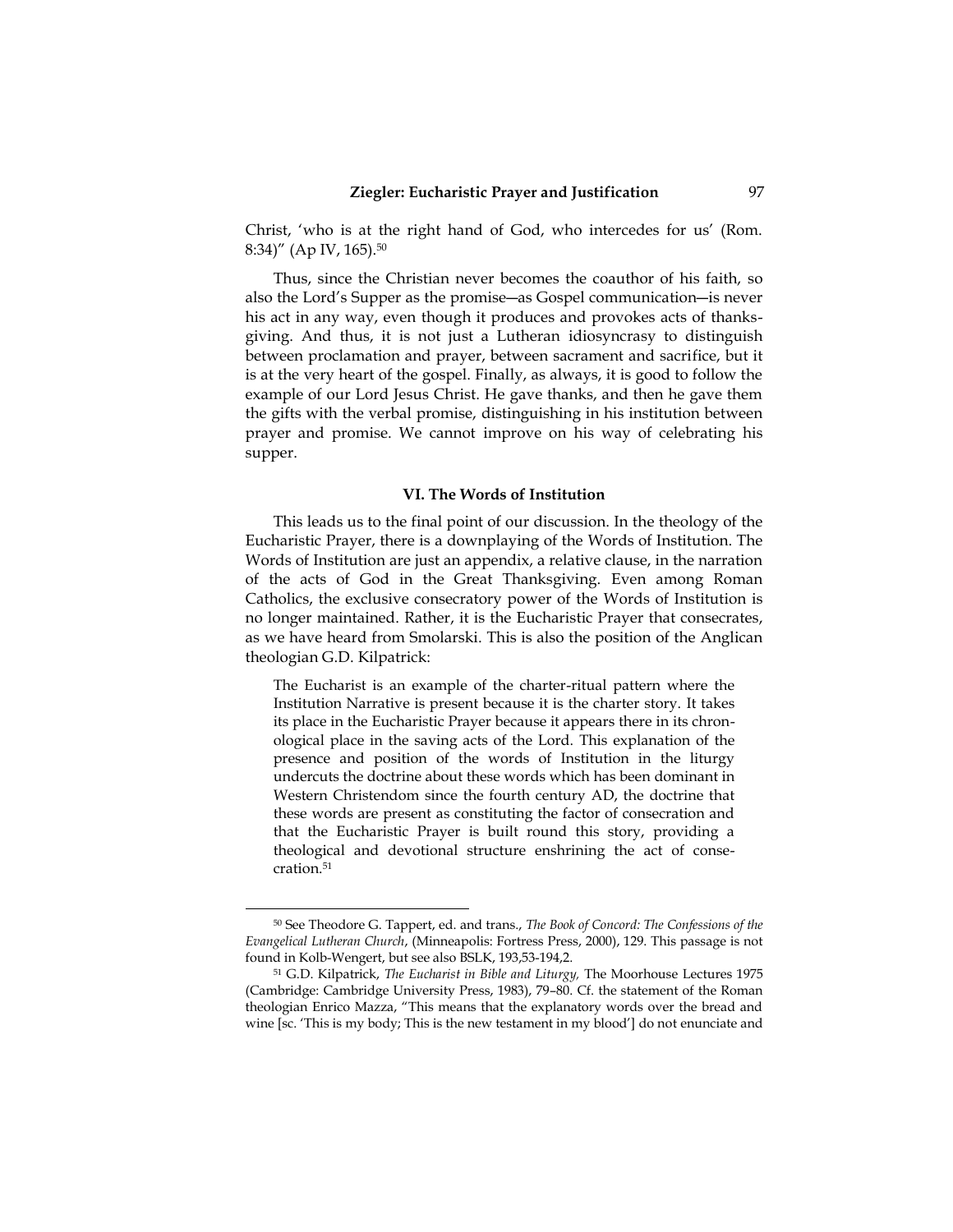It is therefore not accidental that the German Lutheran theologian Hans-Christoph Schmidt-Lauber characterized Luther's liturgical reform, with its very high view of the Words of Institution and its reduction of the Canon of the Mass, as "going the wrong way of Rome to its end."52 But Luther did not go the way of Rome to its end. Rather, he drew his liturgical conclusions from his understanding of the Words of Institution as living and acting words, an understanding of the word of God that is deeply rooted in his study of Scripture. If one wants to connect Luther's understanding with a city in church history, it has more in common with the Milan of Ambrose than the Rome of Leo X.

The Words of Institution are giving words, not just the charter story of what we do. The Words of Institution, spoken at the eve of Christ's death, are still effective and, when spoken in the celebration of his meal, are the reason why the communicants receive Christ's body and blood. Hear Luther, as quoted in the Formula of Concord:

Here, too, if I were to say over all the bread there is, "This is the body of Christ", nothing would happen, but when we follow his institution and command in the Supper and say, "This is my body," then it is his body, not because of our speaking or our declarative word, but because of his command in which he has told us to speak and to do and has attached his own command and deed to our speaking (FC SD VII, 78).

Thus, according to the Formula of Concord, the Words of Institution are not to be omitted, because they are commanded by "do this," because they will strengthen and confirm faith-that is, they are gospel-and because they sanctify and consecrate the elements, effecting the sacramental union (FC SD VII, 80–82). It is Christ's word that does all this, not our thanksgiving. Any liturgical form that pushes the words of Christ to the side and elevates man's thanksgiving is a *de facto* exchange of subjects in the Lord's Supper. Instead of Christ, it is the church, and that means man, that at least

bring about the sacramental effect produced in the bread and wine on our altars here and now. The reason is simple: the words refer not to the bread and wine on our altars, but to the bread and wine Jesus took into his hands in the upper room two thousand years ago," *The Eucharistic Prayers of the Roman Rite* (New York: Pueblo Publishing Company, 1986), 257.

<sup>52</sup> Cf. Hans-Christoph Schmidt-Lauber, "Die Eucharistie," *Handbuch der Liturgik,*  3rd edition (Göttingen: Vandenhoeck & Ruprecht, 2003), 207–246. Against Schmidt-Lauber's position, cf. Dorothea Wendebourg "Traveled the Full Extent of Rome's Erroneous Path?" *Lutheran Forum* 44 (Winter 2010), 18–33.